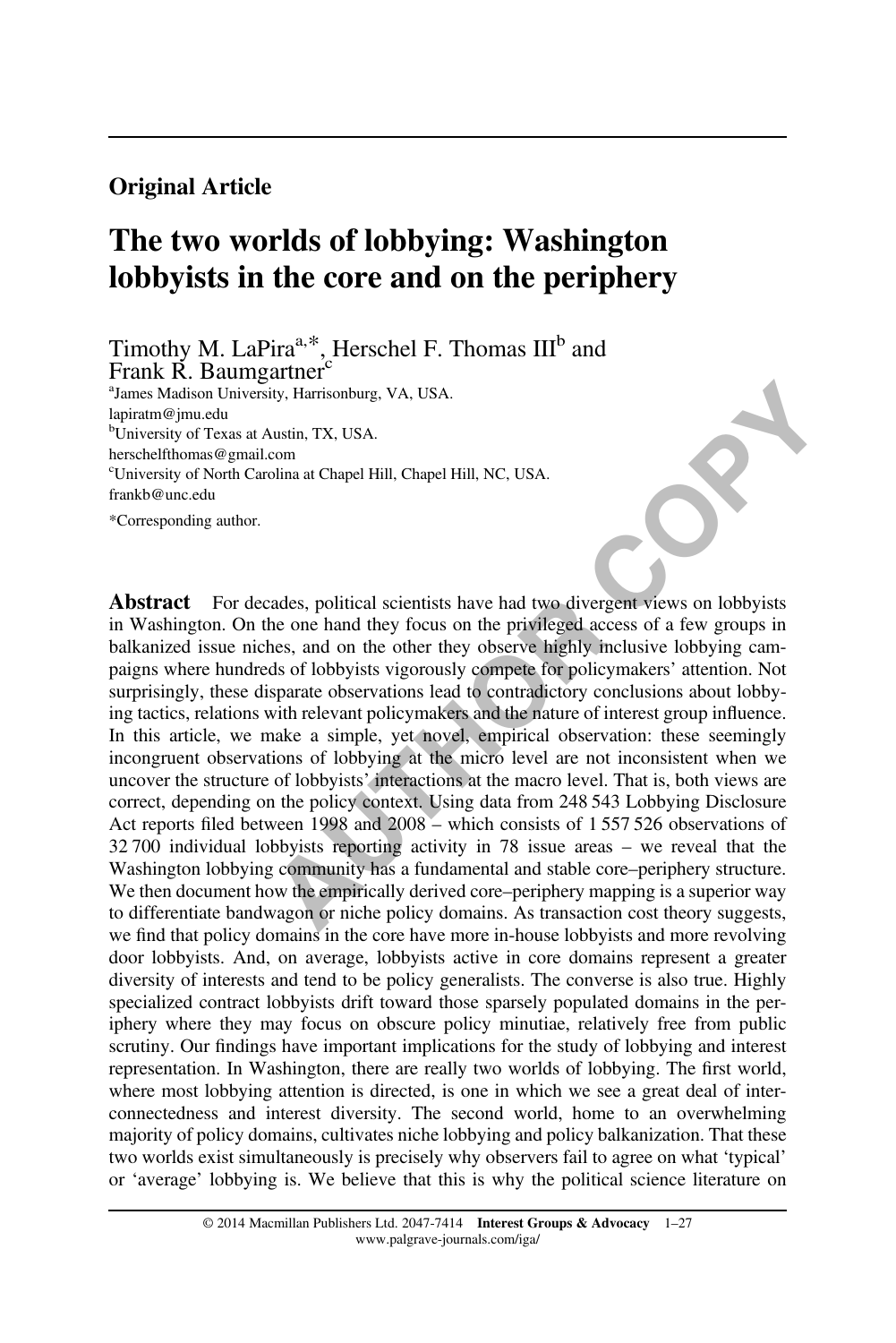interest groups have been contradictory for so long. The abstract core–periphery structure we uncover also has important practical implications for influence in Washington. At first glance, those highly competitive policy domains in the core appear to embody the pluralistic ideal. However, we show that these conditions give interest groups the incentive to hire revolving door lobbyists, who sell access to former employers – not highly specialized expertise – at a premium. Existing lobbying disclosure and revolving door regulations do little to level the playing field. Washington's most powerful interests know they need to staff up with large numbers of former government officials if they want to stick out in the crowd. Indeed, it appears to be one of the most effective ways to find a seat at the center of the conversation.

Interest Groups & Advocacy advance online publication, 6 May 2014; doi:[10.1057/iga.2014.4](http://dx.doi.org/10.1057/iga.2014.4)

Keywords: interest groups; contract lobbyists; networks; niches; bandwagons; revolving door

The conversation.<br>
The conversation constrained the formation of May 2014;<br> *Autoccacy* advance online publication, 6 May 2014;<br> **Example 2014.4**<br>
interest groups; contract lobbyists; networks; niches; bandwagons;<br>
or<br>
are The literature on interest group relations with government has long been conflicted because scholars and journalists alike have focused on two seemingly contradictory states of affairs: close relations among small numbers of lobbyists and government insiders on obscure, technical issues such as agriculture, transportation and telecommunications regulation – that is, those characterized by iron triangles, policy subsystems and interest niches – and occasions where a large, diverse and pluralistic set of interest groups engage policymakers on highly salient issues like the federal budget, taxes and health-care reform. These very different observations of lobbying led [Baumgartner and Leech \(1998\)](#page-19-0) to emphasize the contradictory nature of much of the literature on lobbying. Such internal contradictions and a lack of a common theoretical framework remains one of the most notable features of the literature [\(Hojnacki](#page-20-0) et al. 2012).

We compare lobbying at the center of the Washington lobbying network to lobbying on the periphery of the system and show that numerous systematic differences characterize those active in the core as compared with those working on the fringes. This core–periphery structure helps explain differences – such as the role of the policy expert versus that of the former official with many personal connections – that are sometimes treated as puzzles in the literature. Our goal is to move the literature forward in appreciating the different roles lobbyists play when they are active in the different worlds of lobbying. Core and periphery lobbying trigger different processes that demand different types of skills, connections and expertise.

Observers point to virtual feeding frenzies where thousands of lobbyists participate in high-profile issues like health-care reform, which calls into question the existence of impregnable iron triangles. Such instances can be traced to the rapid and steady growth of the interest group system in Washington over many decades ([Berry, 1999\)](#page-19-0). Though interest group scholars are concerned about this growth because it is not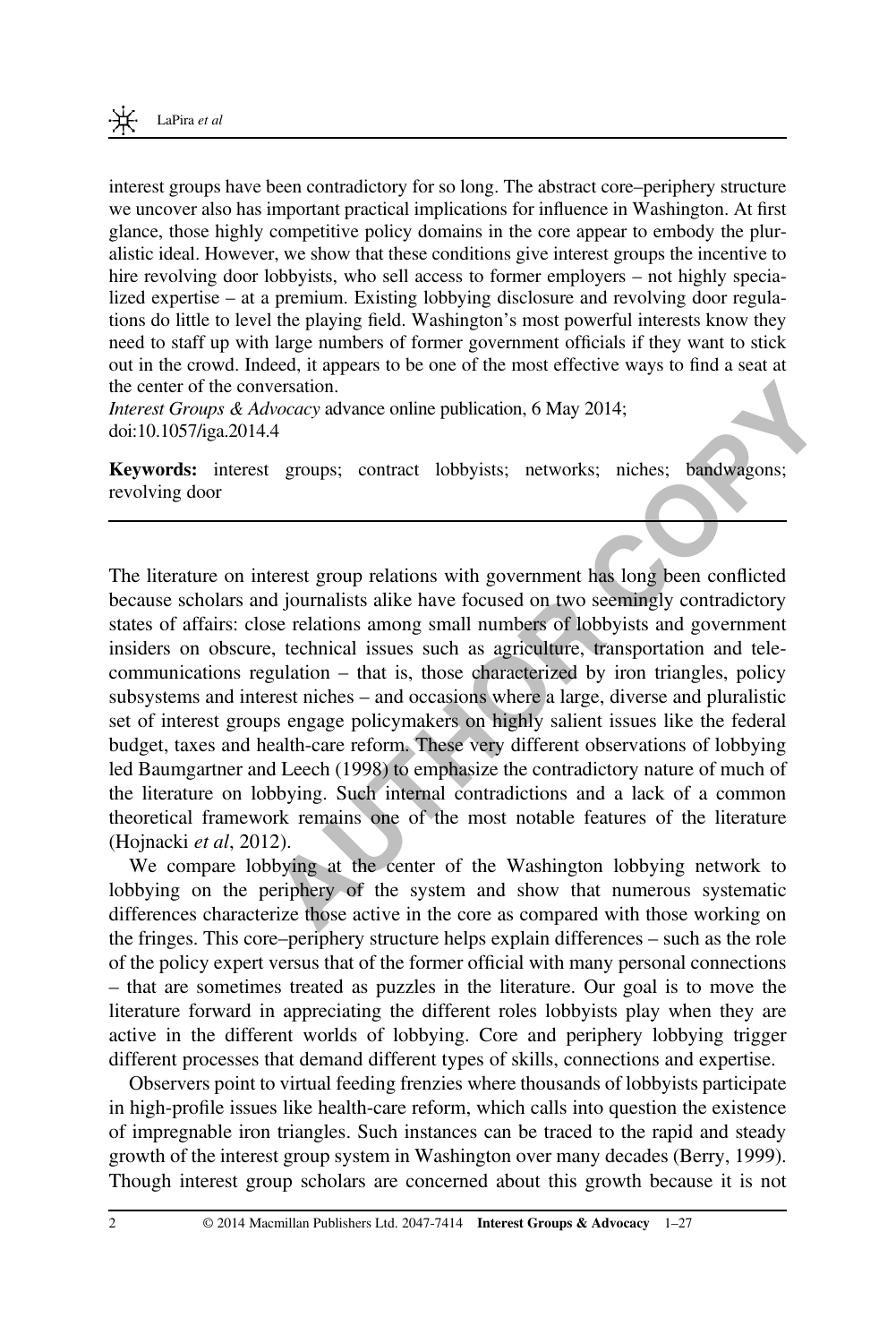evident that all interests are represented equally [\(Schlozman and Tierney, 1983;](#page-20-0) [Walker, 1991;](#page-20-0) [Baumgartner and Leech, 2001](#page-19-0); [Baumgartner](#page-19-0) et al, 2009), [Salisbury](#page-20-0) [\(1990\)](#page-20-0) pointed out what he called the interest group paradox: as the overall number of groups in Washington increases, each individual group's ability to influence any single issue or policy domain will be diminished. With so much competition, individual groups struggle to prove to lawmakers that they can offer some tangible electoral benefits ([Hansen, 1991](#page-20-0)). As a result, a 'hollow core' where no single group or subset of elite groups dominate characterizes the Washington interest group system [\(Heinz](#page-20-0) et al, 1993).

m2 er al., 1995).<br>
The process are the process how groups differentiate<br>
by occupying relatively walled-off issue niches. Browne (1990) intro-<br>
iddea that groups strive to differentiate themselvs in Washington by<br>
a a balk Alternatively, some interest group scholars stress how groups differentiate themselves by occupying relatively walled-off issue niches. Browne (1990) introduced the idea that groups strive to differentiate themselves in Washington by establishing a balkanized niche 'characterized by obsessive focus on a single facet' of policy (p. 489). A host of empirical evidence has accumulated to show that groups indeed gravitate toward issues and policy domains that are sparsely populated so that they may have a greater impact on the policy process (Gray and Lowery, 1996, 1997; [Hojnacki, 1997](#page-20-0); [Haider-Markel, 1997](#page-19-0); Heaney, 2004a). Heaney (2004b, 2014) goes so far as to show that one of the primary strategic functions of an interest group is to create unique identity as a way to maximize their perceived policy expertise and to minimize competition.

Yet there is little reason to think that lobbying is an either/or phenomenon. [Baumgartner and Leech \(2001\)](#page-19-0) not only find that a large majority of issues draw attention from relatively few groups, but also show that a handful of issues involved the overwhelming majority of interest group activity. Patterns of interest group activities suggest that lobbying strategies – establishing a niche or jumping on a 'policy bandwagon' – are a function of the political context as much as they are the group's internal motivations: 'Two issues with relatively similar objective scopes may attract greatly different levels of attention in a self-reinforcing process characterized by cuetaking and imitation' (Baumgartner and Leech, 2001, p. 1206). Low-salience niche lobbying is indeed quite a different beast than that which occurs more in the limelight.

This distinction is not new, but to date we have no way to explain why lobbying on niche issues like agriculture and on big issues like comprehensive health-care reform is so different, other than their obvious substantive dissimilarities. So, how exactly should we distinguish between policy domains that are home to niches and those that produce policy bandwagons?

We contend that making generalizations about the extreme cases of highly competitive lobbying is just as misleading as drawing sweeping conclusions about niche lobbying based solely on studies of selected low-salience issues. Yet such generalizations are characteristic of the literature. Our goal here is to document the policy domain differentiation and interest niche partitioning that occurs on the fringes, and to identify which domains attract high levels of interest competition. Neither picture by itself is an accurate view of the system. Rather than seek a single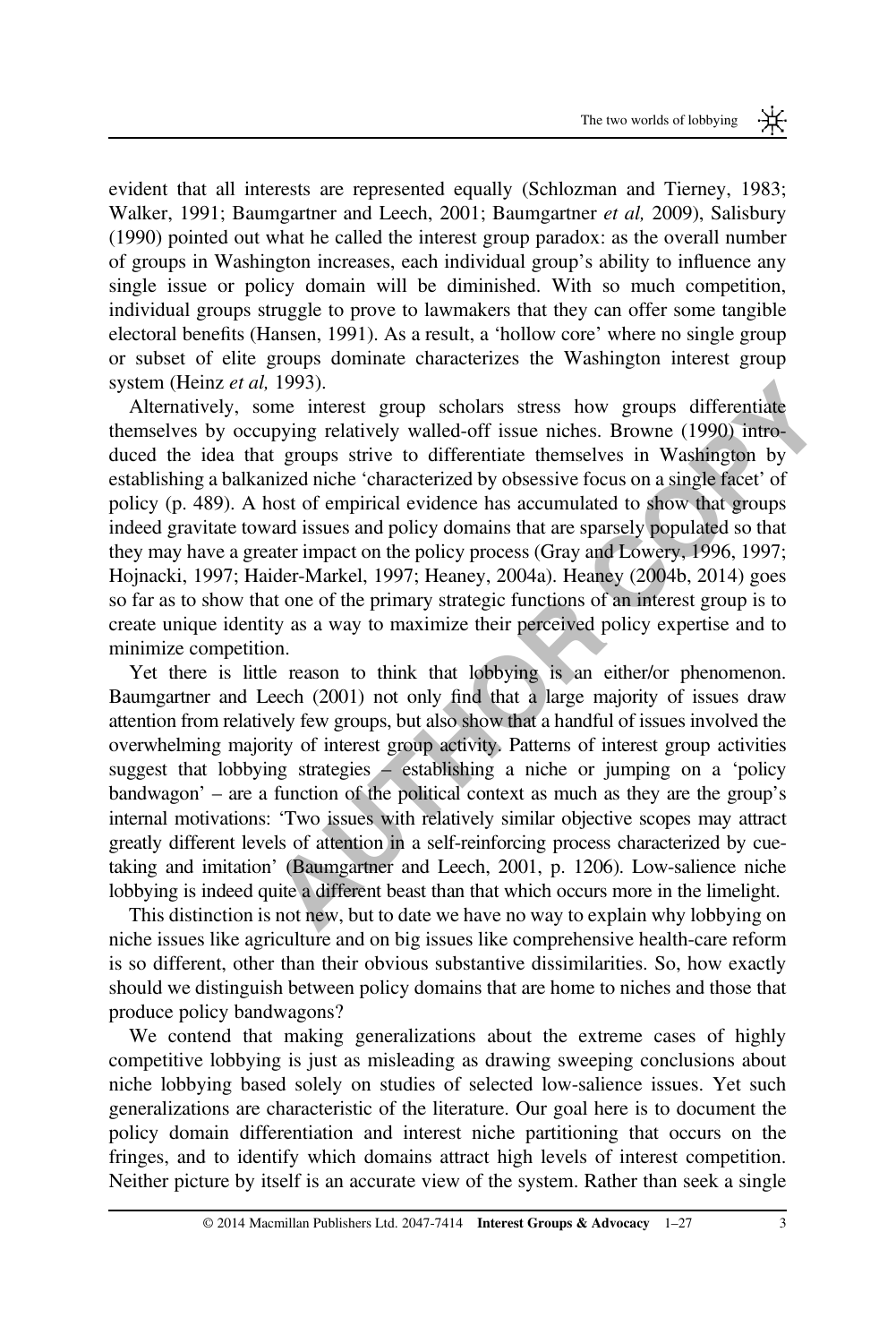model that predicts an 'average' type of lobbying, we instead seek to empirically uncover the conditions that generate both bandwagons and niches.

The article proceeds as follows. First, we lay out a number of expectations about lobbyists and their activities that stem from the literature to test whether our analysis exposes genuine bandwagon and niche domains. Second, we describe our data, which allows us to reach generalizable conclusions about the structure of the entire Washington lobbying system over 11 years. Third, we map a network structure of the Washington interest group system based on lobbyists and their issue affiliations [\(Carpenter](#page-19-0) et al, 1998; Carpenter et al, 2004; [Grossmann and Dominguez, 2009\)](#page-19-0). Finally, as a validation, we test our expectations using both theoretically deduced and empirically derived categorizations of policy domains. We show that our network model is superior in explaining differences about lobbyists and their representational activities. We conclude that a latent core–periphery network structure helps explain points of confusion in the accumulated literature on lobbying and make suggestions for future research.

### Core and Periphery in Washington Lobbying

We offer a straightforward empirical solution to the problem of distinguishing between policy domains that may be characterized by niche or bandwagon issues. We contend that individual policy domains do not differ simply on their subject matter or the on the government's role in distributing related benefits. Rather, they can be categorized according to their location in affiliation networks that consider all lobbying activity simultaneously.

*et a*(*n*) **998**; Carpenter *et al*, 2004; Grossmann and Dominguez, 2009)<br> **AUTHOR COPY** and the summan and Dominguez, 2009;<br>
Vero conclude that a latent core-periphery entwork tructure helps explain<br>
Ve conclude that a l Large, dense networks like the ones we unearth from Lobbying Disclosure Act (LDA) reports – where 78 'issue areas' are informally affiliated with each other given activity by individual lobbyists – are typically characterized by a core–periphery structure [\(Wasserman and Faust, 1994](#page-20-0)). The core–periphery partitioning of dense networks implies a 'network that cannot be subdivided into exclusive cohesive subgroups or factions, although some actors may be much better connected than others. The network … consists of just one group to which all actors belong to a greater or lesser extent' [\(Borgatti and Everett, 1999,](#page-19-0) p. 376). Simply observing cross-sectional descriptive statistics by domain – such as the number of lobbyists or interest groups engaged in them – does not offer a meaningful way to differentiate those few actors that are better connected.

Intuitively, we expect a network consisting of thousands of lobbyists representing thousands of interest organizations simultaneously vying for attention from a single federal government to follow this pattern. Policy domains are distinct in their subject matter, but they are still part of a single interest group system to which all lobbyists belong. Precisely which domains are at the core and which are on the periphery, however, is not intuitive. Rather than imposing some theoretical categorization from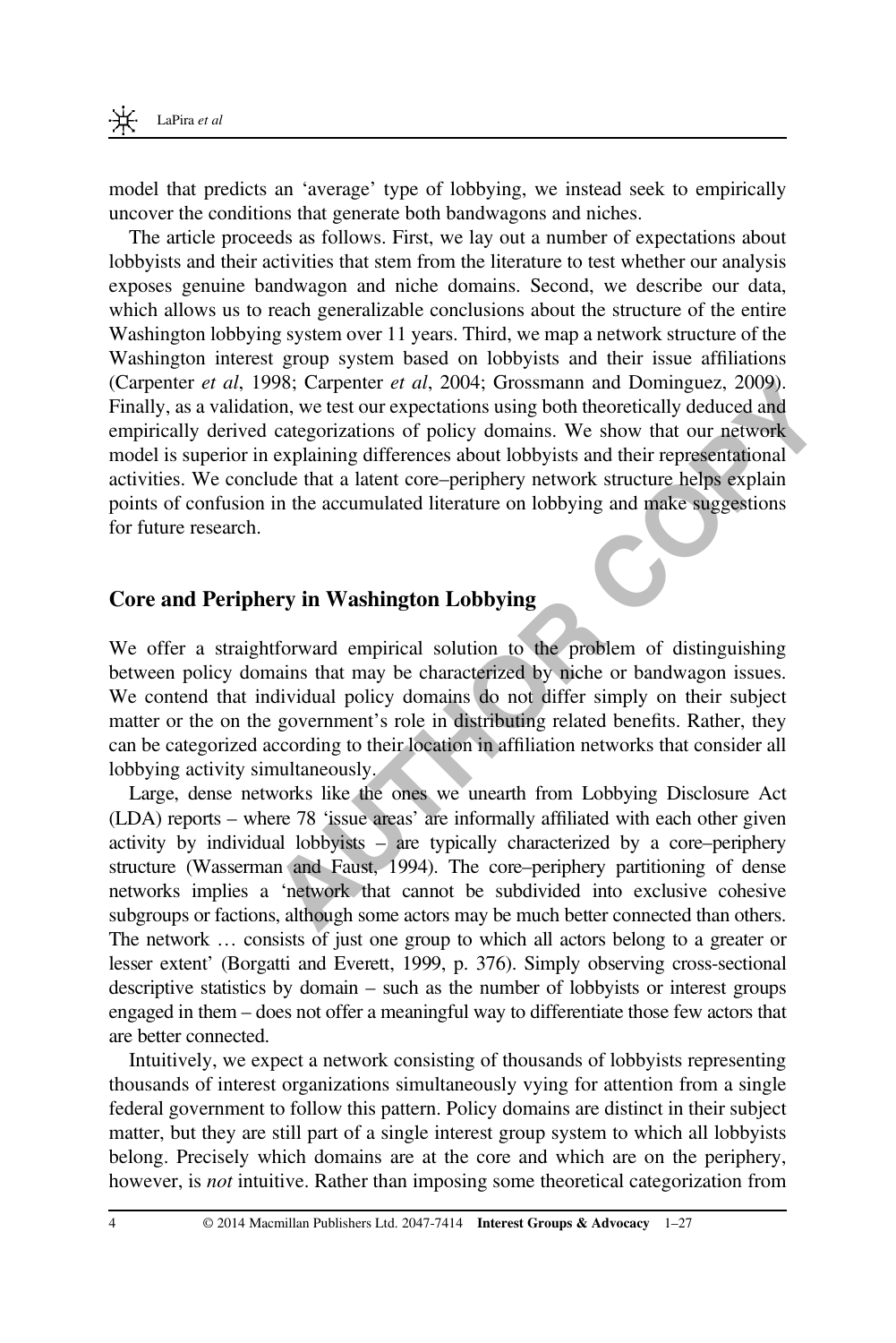on high, we instead allow lobbyists' issue activity to empirically reveal the core and periphery, perhaps in unexpected ways.

Accordingly, our primary expectation is that the issue area affiliation network will consist of a few core domains and a large majority of peripheral domains. This answers our question: Does the Washington influence network indeed break down into a core–periphery structure? If not, then of course we have nothing to add. But if so, and if this is a consistent element of the structure year after year then any description of lobbying needs to take this latent structure into account.

A fundamental core-periphery structure is meaningless if we do not also show that domains on the margin are more in line with niche lobbying, and those at the core are characterized by high levels of inclusiveness and competitiveness. Individual lobbyists are often ignored in the study of lobbying influence, though it is logical that the type of lobbyist that an interest group employs is a key to influence (Lowery and Marchetti,  $2012$ ).<sup>1</sup>

nehata core-perphery structure is meaningers in we do not also show that the margin are operative of the margin levels of inclusiveness and competitiveness. Individual e of lobbying the self in the study of lobbying influe Transaction cost theory suggests that interest groups engaged in highly competitive core domains will manage their human resources – their lobbyists – very differently than those active in peripheral domains. Williamson (1981) suggests that firms decide how to interact with their environment based on two key factors: metering and asset specificity. Metering is the degree to which firms must monitor employees, contractors, vendors and so on. Asset specificity refers to how specialized a person's skill set is for the task the organization demands.

In the case of interest groups, the environment is the core-periphery location of the policy domain in the network, and the interaction is the type of individual lobbyist deployed to represent its interests. And there are two basic characteristics that distinguish individual lobbyists that fit the monitoring and asset specificity concepts well: (i) whether or not lobbyists work as in-house employees or as for-hire contract lobbyists, and (ii) whether or not they have significant experience in government before becoming lobbyists.

Following the transaction cost approach, we should observe different types of lobbyists and different representational activities in core and peripheral domains.

Hypothesis 1a: In-House Lobbyists Hypothesis: In-house lobbyists employed directly by the clients they represent will be more active in core domains, and contract lobbyists will be more active on peripheral domains.

Simply, groups will deploy in-house lobbyists to core domains because those issues require closer monitoring. By definition, core domains garner the lion's share of attention by all lobbyists in the system. Issues on the periphery that focus on a single facet of policy, though, will typically demand only marginal attention. It follows then, that groups seeking to strategically allocate resources will only hire a harder-to-monitor contract lobbyist on retainer to focus on these niche issues that attract less attention from government day in and day out.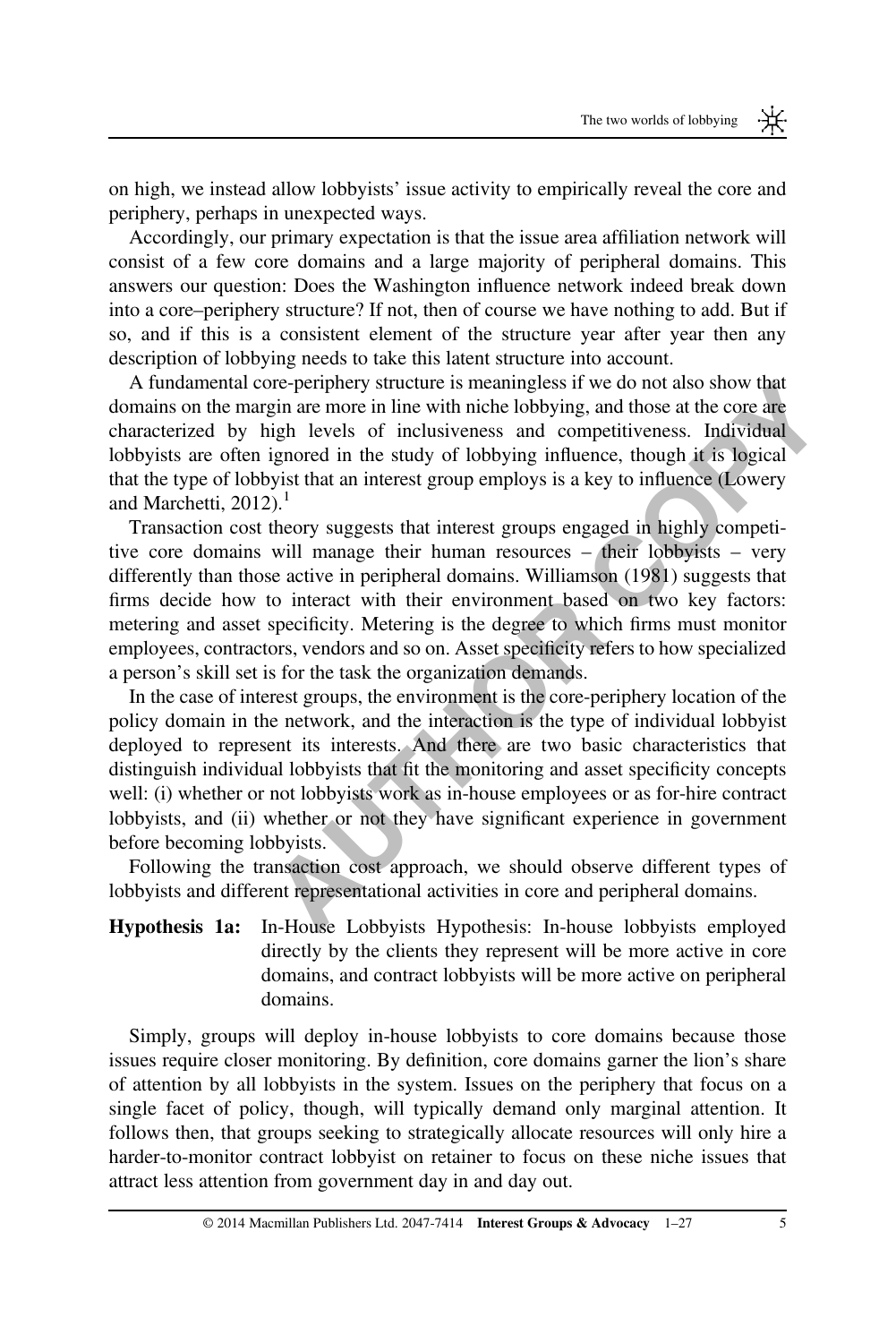

The second basic distinction among lobbyists is whether they have gone through the so-called revolving door between government and the private sector, or if they came to their positions more conventionally as experts in an industry, as activists in a movement or some similar path.

Hypothesis 1b: Revolving Door Lobbyists Hypothesis: Lobbyists with significant previous government employment will be more active in core domains than in peripheral domains.

by the twork, a looby six s government experience is a general asset that<br>y be head as the product of the end down that the looby is be more valual to interest the other of Blansis with access to key government connections In the lobbying network, a lobbyist's government experience is a general asset that is useful across all domains. Because core domains will be crowded, groups will strategically hire lobbyists with access to key government connections so that their message may be heard above the others (Blanes i Vidal et al, 2013). Revolving door lobbyists are more valuable to interest group clients for their access and insider knowledge than for their subject matter expertise, a highly specific human resource asset ([LaPira and Thomas, 2014](#page-20-0)).

Just as there are two key types of lobbyists, LDA reports also reveal two basic ways to distinguish lobbyists' representational activities: (i) their portfolio of clients, and (ii) the issues on which they lobby. Lobbyists may or may not represent clients from a variety of latent social, economic and demographic groups. That is, they may work for any number of clients, and those clients may hail from a single industry or from a variety of sectors.

Hypothesis 2a: Client Diversity Hypothesis: Lobbyists who represent a greater diversity of client interests will be more active in core domains than in peripheral domains.

Lobbyists who solely represent, say, pharmaceutical manufacturers have more asset specificity than those who maintain a client book consisting of agribusiness, banking, defense contractors and pharmaceutical manufacturers. Intuitively, we can expect these lobbyists to be active in different policy domains. Simply, those lobbyists who represent a single industry or narrow policy space are more likely to find themselves active exclusively on the periphery.

The same logic applies to lobbyists who develop specialized technical expertise in a specific policy domain, or may be policy generalists. For instance, a locomotive engineer-turned-lobbyist with expertise on railroad safety regulations will focus exclusively on that narrow slice of transportation policy. But a lobbyist seeking to extract rents may do so simultaneously on a farm bill, a defense reauthorization, omnibus appropriations legislation and a must-pass tax reconciliation bill.

### Hypothesis 2b: Policy Generalization Hypothesis: Lobbyists who are active on a greater variety of policy issues are more likely to be active in core domains than those who specialize on one or a few issues.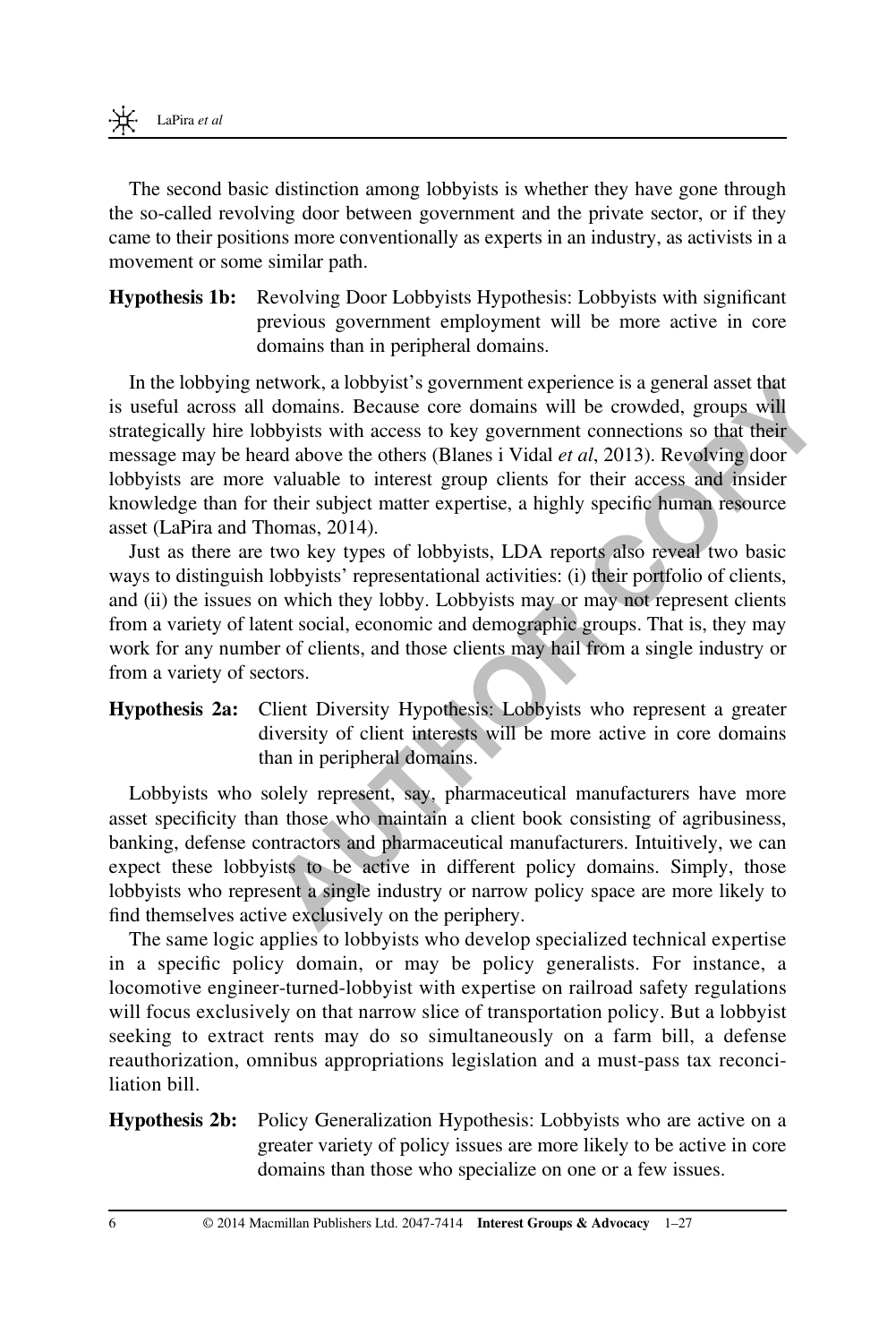Lobbyists who specialize on specific policy domains are precisely those who should be intuitively expected to occupy a niche. By definition, niche lobbying is done by specialists who concentrate on a particular issue. Conversely, policy generalists who spread their activities across multiple issue areas will be simultaneously active in more domains, and by being active in multiple domains they are more likely to be in the core.

Underscoring all of these expectations is our key contribution to the literature: identifying which policy domains are home to niche issues and which are subject to policy bandwagons is not obvious. Thus, we proceed to create an affiliation network of lobbyists across many policy domains and then compare our empirically derived core–periphery domains to an alternative, theoretically deduced set of policy domains that reflect different government functions.

### Data on Washington Lobbyists and Their Activities, 1998–2008

To test our theory, we conduct the broadest possible empirical analysis of lobbyists' choices to become involved in some issues rather than others. We use a new data set of 248 543 LDA reports filed from 1998 to 2008, disaggregated into 1 557 526 unique events where one of 32 700 lobbyists<sup>2</sup> are affiliated with one of 78 issue areas.<sup>3</sup>

wagens is not obvoius. Inus, we proceed to create an armunation herwork<br>a across many policy domains and then compare our empirically derived<br>ery domains to an alternative, theoretically deduced set of policy<br>trelet at ref The LDA requires all organizations and lobbying firms to report their lobbying activities semi-annually, $4$  including estimates of expenditures (or income, in the case of firms for hire), the names of individual lobbyists, the policy issues they focused on, and the federal agencies or legislative chambers that they contacted. If, in a given time period, they (i) are employed or retained by an organization engaged in lobbying activities, (ii) make more than one lobbying contact a client's behalf, and (iii) spend at least 20 per cent of their time engaged in lobbying then they are required to report their lobbying with the Clerk of the House or the Secretary of the Senate.<sup>5</sup> Lobbyists must report the name of their clients (which may be the organization itself or a firm retained by the client), the issue areas and specific bills and regulatory issues on which they were active, and whether they were employed as a 'covered official' in the federal government in the 20 years before the report.

While our reading of the literature rests on the assumption that substantively differentiated policy domains organize the interest group system, the LDA operationalizes domains as bureaucratic 'issue area' categories that do not follow a librarian's taxonomic logic of mutually exclusive and substantively exhaustive categories. They cover general areas (that is, Trade, Government Issues), policy instruments (that is, Taxes), economic industries (that is, Pharmacy, Finance, Beverage Industry), government programs and services (that is, Medicare and Medicaid, Postal, Utilities) and others areas of varying specificity (that is, Religion, Retirement, Clean Air and Water, Indian/Native American Affairs). Without clear boundaries and varying scope, these categories are clearly not ideal. Yet since no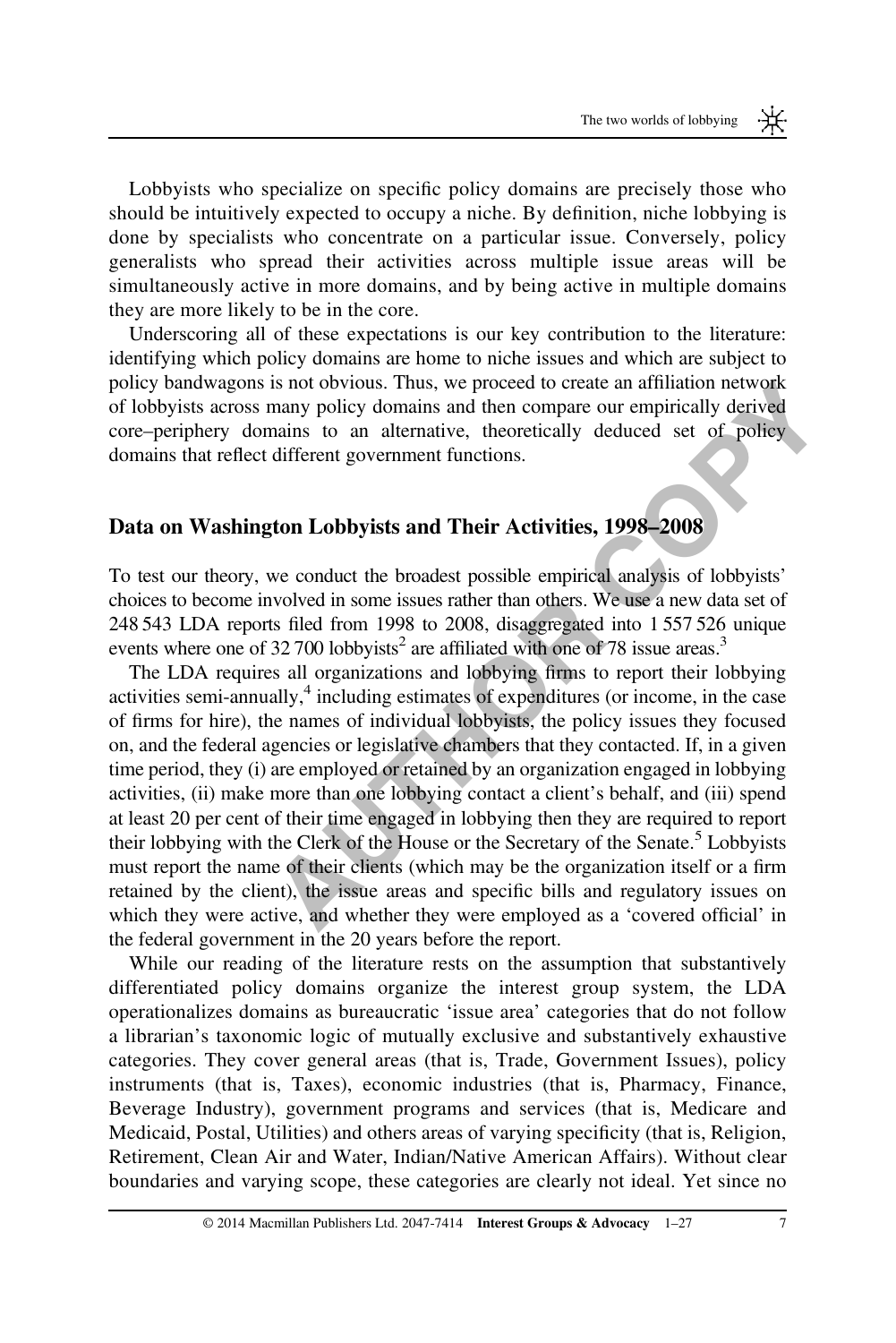feasible or comparable alternative exists, we must accept that the problem of nonmutually exclusive categories is endemic to any use of LDA issue areas for research on lobbying activity.<sup>6</sup>

Fortunately, network analysis methods enable us to proceed. The core–periphery detection algorithm we employ treats categories as highly interrelated, supporting the analysis of overlapping and redundant categories ([Borgatti and Everett, 1999\)](#page-19-0). Social network analysis is intended to organize and visualize data that is not otherwise meaningfully structured by some central authority, such as with scientific citation patterns. In addition, as we show, categories that may appear to substantively overlap to an outside observer do not necessarily occupy the same location within the network, giving us confidence that our empirically uncovered structure is a reliable reflection of lobbyists' perceptions of their issue activities. That is, lobbyists perceive these otherwise analytically problematic issue areas to be the domains in which they engage in policy influence, and they report accordingly. If lobbyists are active in multiple, substantively overlapping issue areas then they disclose that fact. Our social network analysis, then, allows us to empirically uncover the degree to which these issue areas in fact overlap in the minds of lobbyists.

addurin, as we show, categores that may appear to substantively overlap<br>de observer do not necessarily occupy the same location within the<br>ving us confidence that our empirically uncovered structure is a reliable<br>Visios pe One further caveat remains: when filing LDA reports, lobbyists may choose just one or several issue areas on which to report activity even though they engage in the same lobbying activities. For example, it may be that a particular lobbyist working on reducing food import tariffs reports activity in both relevant categories (that is, Food Industry and Trade), just one category or neither. In addition, the issue areas are not operationally defined in relevant LDA guidance documents. Even worse, lobbying clients or their firms may even strategically report activity in one relevant category and not another in an effort to avoid detection by competitors, policymakers or the media. Taken together, these problems introduce measurement error into the LDA reporting data, which can be especially problematic when we configure the data in a relational database.

We remain confident that our data set is a reliable expression of the latent structure of the interest group system for two reasons. First, in the statutorily required 2013 Government Accountability Office audit of LDA compliance, more than 80 per cent of lobbyists were able to provide at least some documentation supporting their issue area codes even though the law does not require them to maintain records ([GAO,](#page-19-0) [2013\)](#page-19-0). Moreover, the GAO did not find any evidence that any lobbyists failed to comply with the law. In addition, a 2013 commercial survey of lobbyists found that less than 7 per cent of lobbyists thought completing the forms to be very or extremely challenging ([Columbia Books, 2013](#page-19-0)). Second, as we show below, the networks that we derive from these data are extremely dense, suggesting that measurement error associated with idiosyncratic interpretations of the LDA issue area definitions or strategic misreporting would generate data inconsistent with our hypotheses, as they would tend toward being random in that case.

Finally, a simple review of the LDA reporting categories makes clear that some topics appear to be overarching ones while others are highly specific. In particular,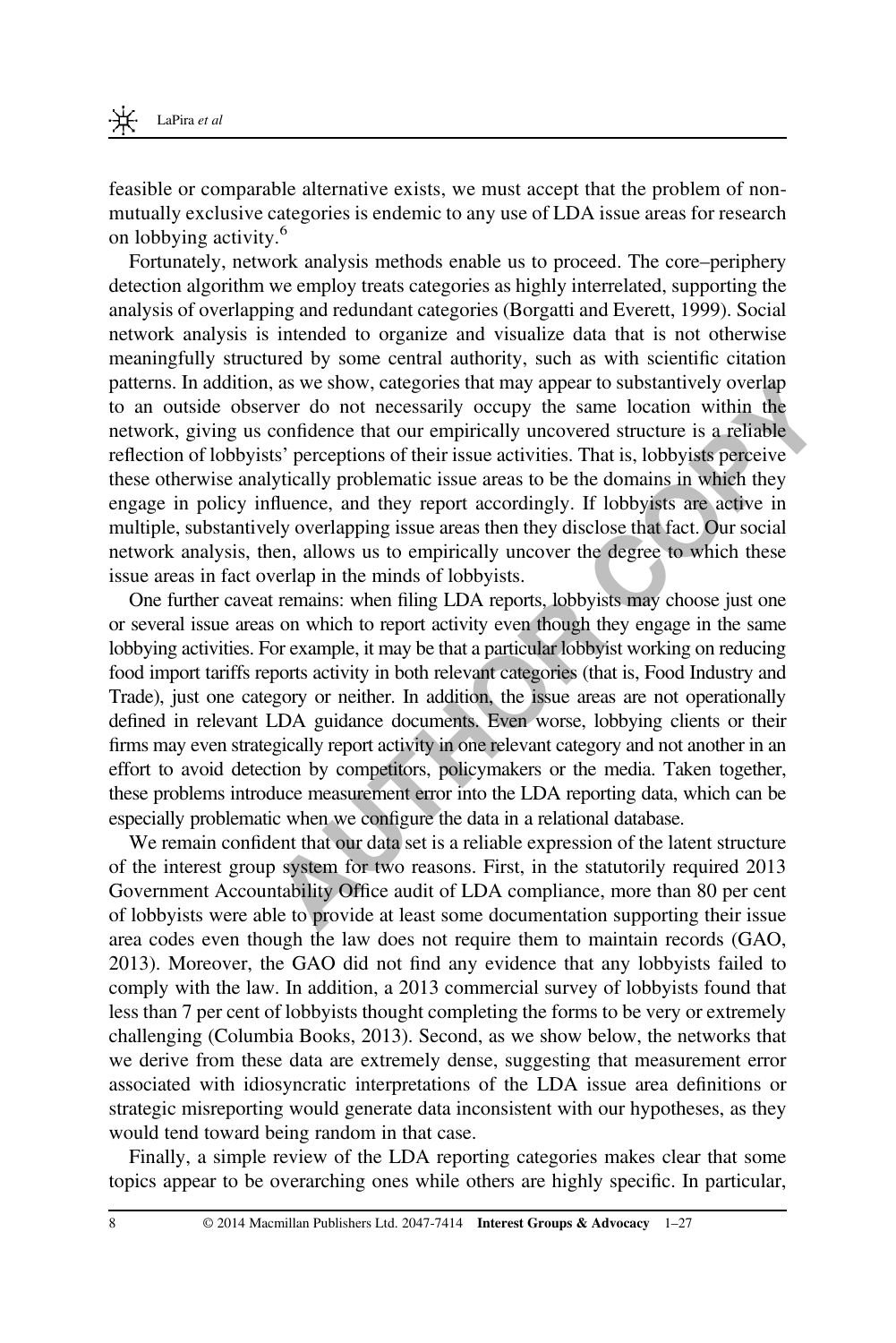the domains of Budget, Taxation and Government Operations could easily be seen to affect virtually the entire lobbying system, whereas policy- or industry-specific domains may not. In our delineation of core and peripheral issue domains, we do indeed identify Taxes, Federal Budget and Appropriations, and Government Issues as highly central to the entire system. This, however, is an unavoidable element of the LDA reporting system, and these domains are not the only highly central ones; in fact, most of the domains we identify as central are issue-specific, such as Health Issues, Defense and Transportation.

In sum, the data set on which we rely for the analysis here is imperfect. Its extensive nature and the ability to investigate the co-occurrences of lobbying in diverse domains allows us to make a significant advance in understanding the structure of lobbying in diverse areas of the Washington lobbying system despite the flaws of the reporting process.

**Example 20** and worst were provided to the analysis here is imperient. Its excessive of MeWarligo In diverse domains make a significant advance in understanding the structure of lobbying in diverse domains make a signific For all of the 32 700 individual lobbyists in our data set, then, we can know how many reports they filed, whether they were a covered official, whether they were hired as a consultant or were employed directly by the client, how many of the issue areas in which they were active and how many clients they represented.<sup>7</sup> In addition, the Center for Responsive Politics (CRP) aggregates lobbying clients by economic industries (94 of which are represented in our data set), thus we can also account for the diversity of economic interests that a lobbyist represents.

Table 1 summarizes the types of lobbyists and their activities by issue area. First, *in-house lobbyists* are coded  $1$  = employed directly for the LDA client, and  $0 =$  contract lobbyist employed by a consulting firm. The majority of lobbyists (60.3) per cent) were primarily employed as in-house lobbyists, with just over one-third working under contract, meaning the overwhelming number of lobbyists are employees of the interest organization they represent.

Second, *covered official* status is coded  $1 = 'covered$  official' and 0 otherwise, according to information listed on individual lobbying disclosure reports.<sup>8</sup> Of the census of lobbyists,  $13.0$  per cent list covered official information.<sup>9</sup> Most media

|                                                             | Proportion | SD   |
|-------------------------------------------------------------|------------|------|
| Types of lobbyists $(n = 32,700)$ lobbyists)                |            |      |
| Percentage of in-house lobbyists                            | 0.60       | 0.49 |
| Percentage of covered officials                             | 0.13       | 0.34 |
| <i>Representation activities</i> $(n = 78$ LDA issue areas) |            |      |
| Client diversity                                            | 0.69       | 0.11 |
| Policy generalization                                       | 0.16       | 0.06 |

|  |  |  |  | <b>Table 1:</b> Lobbyists and their activities, 1998–2008 |
|--|--|--|--|-----------------------------------------------------------|
|--|--|--|--|-----------------------------------------------------------|

Note: Data for types of lobbyists are dummy variables calculated from the population of all lobbyists. The percentage of covered officials is a dummy variable based on aggregation of official position information as listed on individual disclosure reports. Data for representation activities are averages across all years from 1998 through 2008 for each issue area.

Source: Compiled by the authors from CRP lobbying database.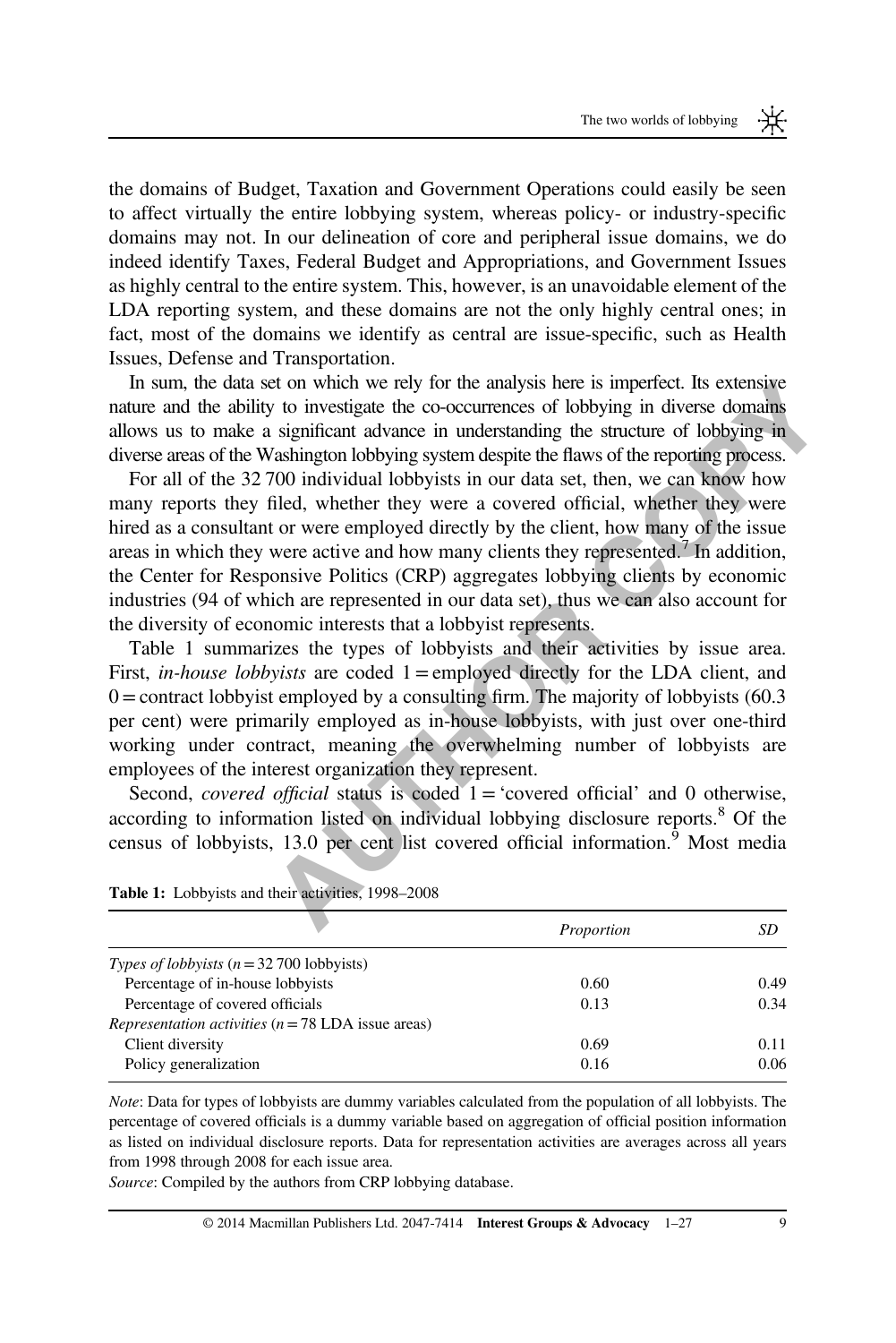accounts of the lobbying industry tend to focus on the revolving door and contract lobbyists (dramatically referred to as 'hired guns'), though this summary suggests most lobbyists in Washington have no government experience and work directly for their clients as government affairs employees.

We not only distinguish between contract or in-house lobbyists and those with or without high-level government experience, but we can also describe lobbyists' representational activities across issue areas by summarizing their clients' industries. First, to examine the breadth of interests represented by lobbyists, we generate a summary measure of *client diversity* using CRP's classification of clients into economic industries. Specifically, we calculate an annual, normalized Shannon's H entropy score for each issue domain ([LaPira and Thomas, 2014](#page-20-0); Boydstun et al, forthcoming; see Shannon, 1948). Issue areas with an entropy score approaching 1 have a very diverse client base (for example, clients evenly represent all existing industries), whereas those close to 0 will be narrower in their economic scope (for example, clients only represent one or a few existing industries). For instance, the Environment and Superfund issue area has an entropy score of 0.81, reflecting a relatively high diversity of economic interests. This is not surprising because so many industries – from crop farming to transportation to manufacturing – are all subject to environmental regulation. Alternatively, the Beverage Industry issue area has an entropy score of 0.34. This issue tends to attract attention only from industries linked by supply and distribution chains – such as beverage manufacturers, importers, distributors and retailers – and some consumer or health advocacy groups.

*Let an aversity* using CK+'s cassistration or cleans into economic Indiastros-<br> *Me* acalitate an annual, normalized Shannon's *H* entropy score for each issue<br>
Pira and Thomas, 2014; Boydstun *et al.*, forthcoming: see The final characteristic of LDA issue areas that we report is a summary measure of policy generalization. This statistic represents the average proportion of lobbyists' activities in all LDA issue areas. Proportions theoretically equal to 1 would indicate that all lobbyists active in the given issue area are also active in all other issue areas. Conversely, proportions closer to 0 indicate that lobbyists active in the given issue area are not engaged in the remaining issue areas.<sup>10</sup> Thus, the overall score represents the degree to which those lobbyists active in that domain tend to be policy specialists (closer to 0) or generalists (closer to 1). The mean issue area had a policy generalization value of 0.164  $(SD = 0.059)$ . The issue area that reflects the most policy specialization were Unemployment $=0.078$  and Mining, Money and Gold Standard $=0.105$ , whereas those populated by generalists included Defense =  $0.324$  and Indian/Native American Affairs =  $0.341$ . Thus, lobbyists active on unemployment issues are not active on many other issues, but those lobbying for defense are probably engaged in several other domains.

### The Core–Periphery Structure of the Lobbying Network

Our primary expectation is that the interest group network will generate a latent structure consisting of a single group partitioned with a small number of closely connected issue areas at the core and the majority of issue areas at the periphery. Our unit of analysis to construct the network is the issue area-issue area dyad, where issue areas are nodes and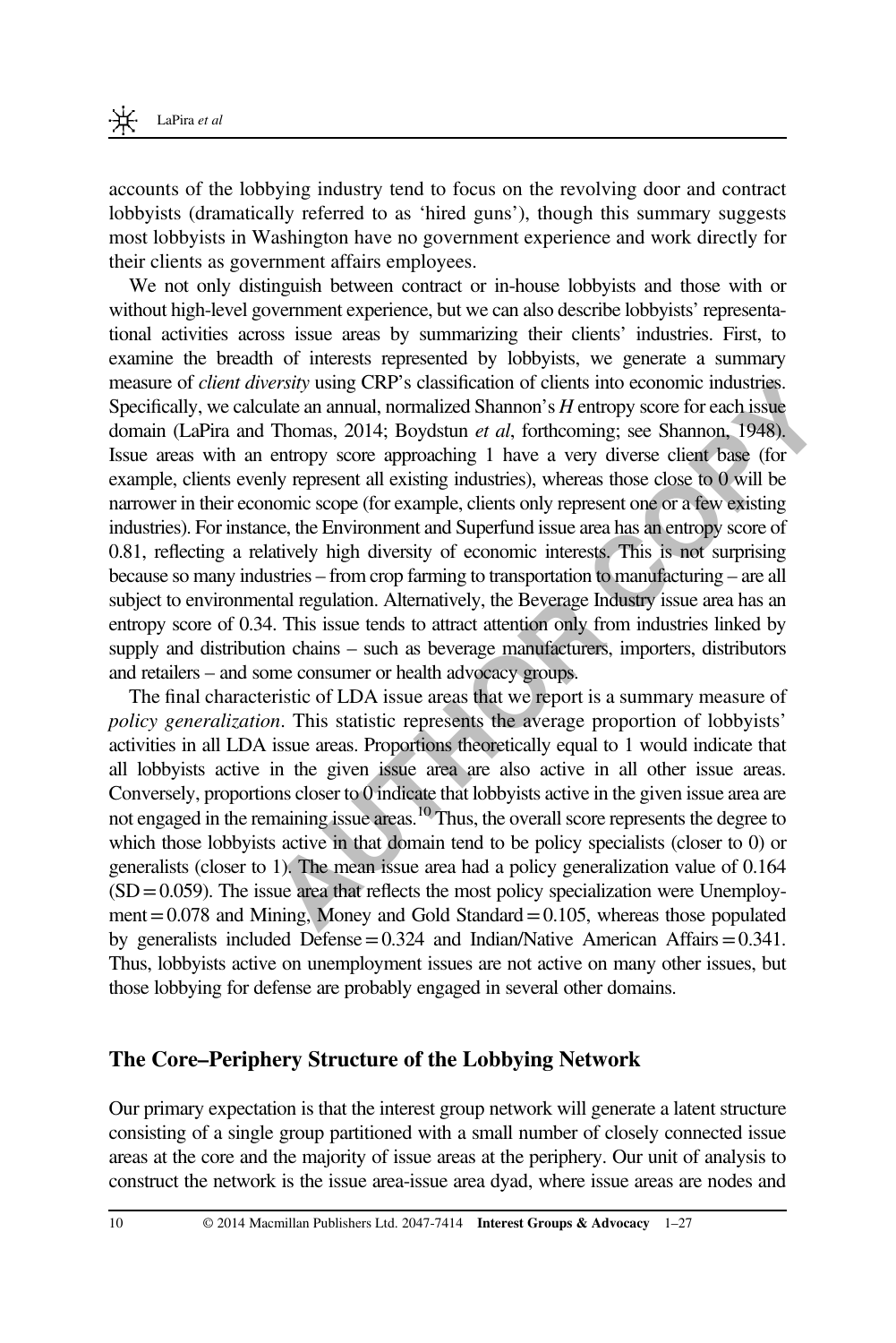

<span id="page-10-0"></span>

Figure 1: The interest group system as an affiliation network of issue areas. (a). 1998 (issue area nodes = 76); (**b**). 2008 (issue area nodes = 78).

Note: Nodes are the issue areas defined by LDA forms and edges are individual lobbyists that are active in corresponding domains. Connections between issue areas with less than 100 lobbyists linking them together are omitted for presentation. Graphs for other years appear similar and are therefore not included here.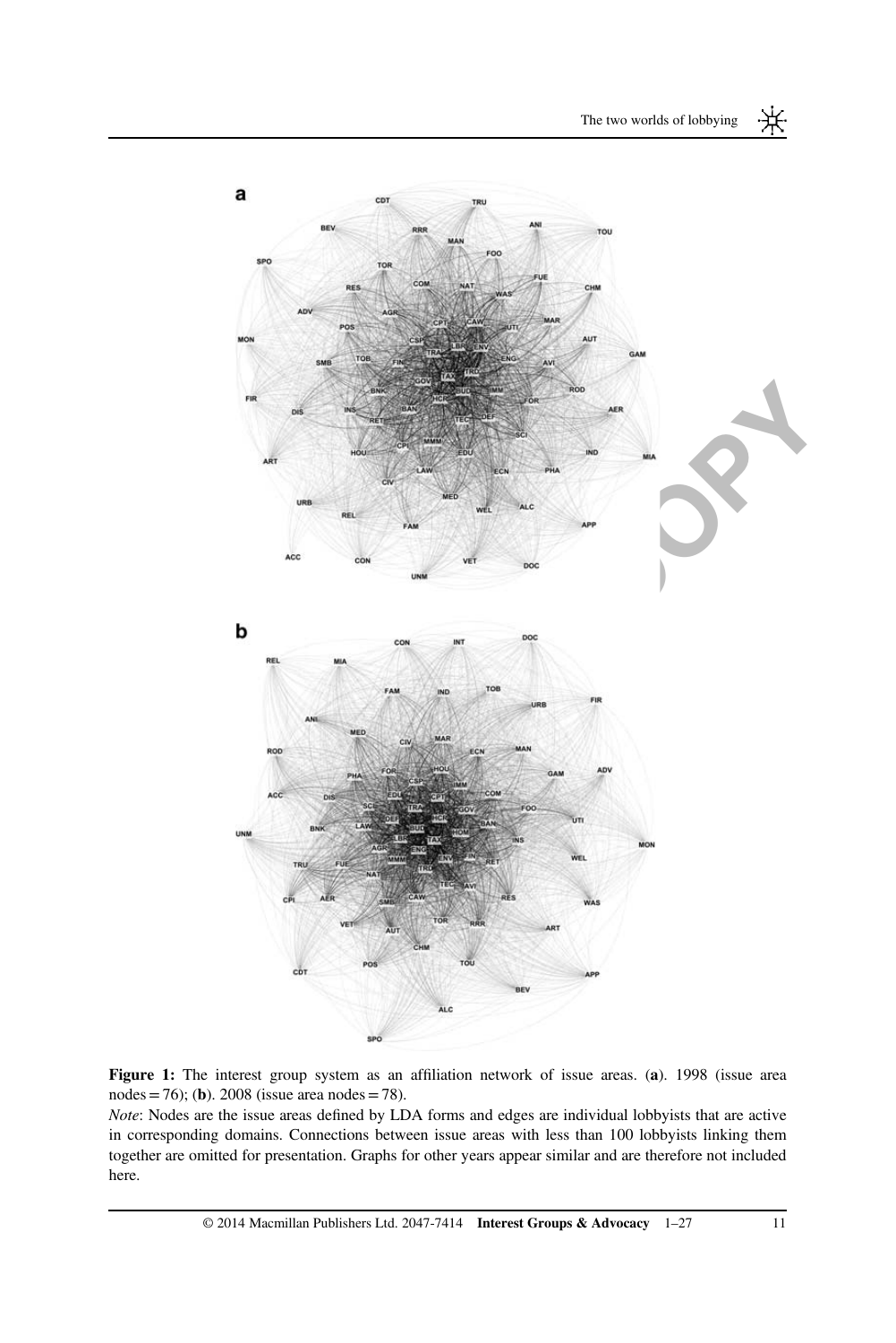lobbyists' affiliations are the edges that connect them. [Figure 1](#page-10-0) visualizes precisely the expected structure of the lobbying network, first for 1998 and then for 2008.<sup>11</sup>

We followed a simple procedure to construct the one-mode issue area affiliation networks from the full LDA data set shown in Figure  $1<sup>12</sup>$  A notable visual feature of these graphs is the density of connections between issues. The average density is 0.955, meaning less than 5 per cent of the theoretically possible issue area connections fail to make an actual connection. In other words, all but four or five issue areas are tied to each other at any given time. Clearly, these issue area affiliation networks exist as single groups, as predicted.

sist as singe groups, as preacted.<br>The stars are singe trans-as as meaded and the core, using the and Expection is structural feature we need on the nearly two fold increase in number of LDA reports in def in 2008 to the n The extremely dense network graph shown in Figure 1 suggests a core–periphery structure is evident, yet to more systematically identify this structural feature we need to account for the nearly twofold increase in number of LDA reports filed in 2008 to those filed in 1998. In effect, we need to control for an inflation effect of LDA reports over time. Affiliation networks can be proportionally reduced by simply eliminating ties between nodes – in our case, numbers of lobbyists connecting issue areas – below some reasonable threshold. In other words, we can eliminate ties between issue areas that have very few lobbyists active in both, but keep ties between issue areas with many lobbyists active in both, and lose very little information. To do this, we first calculate an LDA report multiplier as the frequency of LDA reports filed in a given year divided by the frequency of LDA reports in 1998, and follow a simple procedure to adjust each annual network.<sup>13</sup> We can then generate reduced networks for each year as if they were equivalent to the amount of overall lobbying activity in 1998.

The results produce much clearer network visualizations in Figure 2. Corresponding network metrics are included in Appendix B for reference. Now we can unmistakably see that a handful of issue areas – including Federal Budget and Appropriations (BUD) – form a tightly knit center, whereas a large number of issue areas are located on the fringes, only moderately connected to the rest of the system.

But our intent here was not to describe arbitrarily reduced networks, but to identify issue areas in the core and the periphery. Now that we have equivalent networks, we use a one-mode categorical core–periphery block model algorithm to identify core issue areas [\(Borgatti and Everett, 1999\)](#page-19-0). This technique partitions lobbyists (actors) who are active in the most active issue areas (events), and the issue areas that are most frequently mentioned by the most active lobbyists from those lobbyists and issue areas who are less active.

Very few issue areas are detected in the core, mean<sub>core</sub>=7.73 (SD = 1.42). On average, about 10.2 per cent of the issue areas in any network are located in the core. Only four issue areas – Federal Budget and Appropriations (BUD), Health Issues (HCR), Taxes (TAX) and Trade (TRD), are located in the core in all 11 years. Of course, the common thread among these domains is that they are primarily under the jurisdiction of Congress's 'money' committees, the tax-writing and appropriations panels in both chambers. Given the annual budget process in Congress, it should be no surprise that these areas garner most of the lobbying attention, or that these are the domains with the greatest number of links to other substantive policy domains.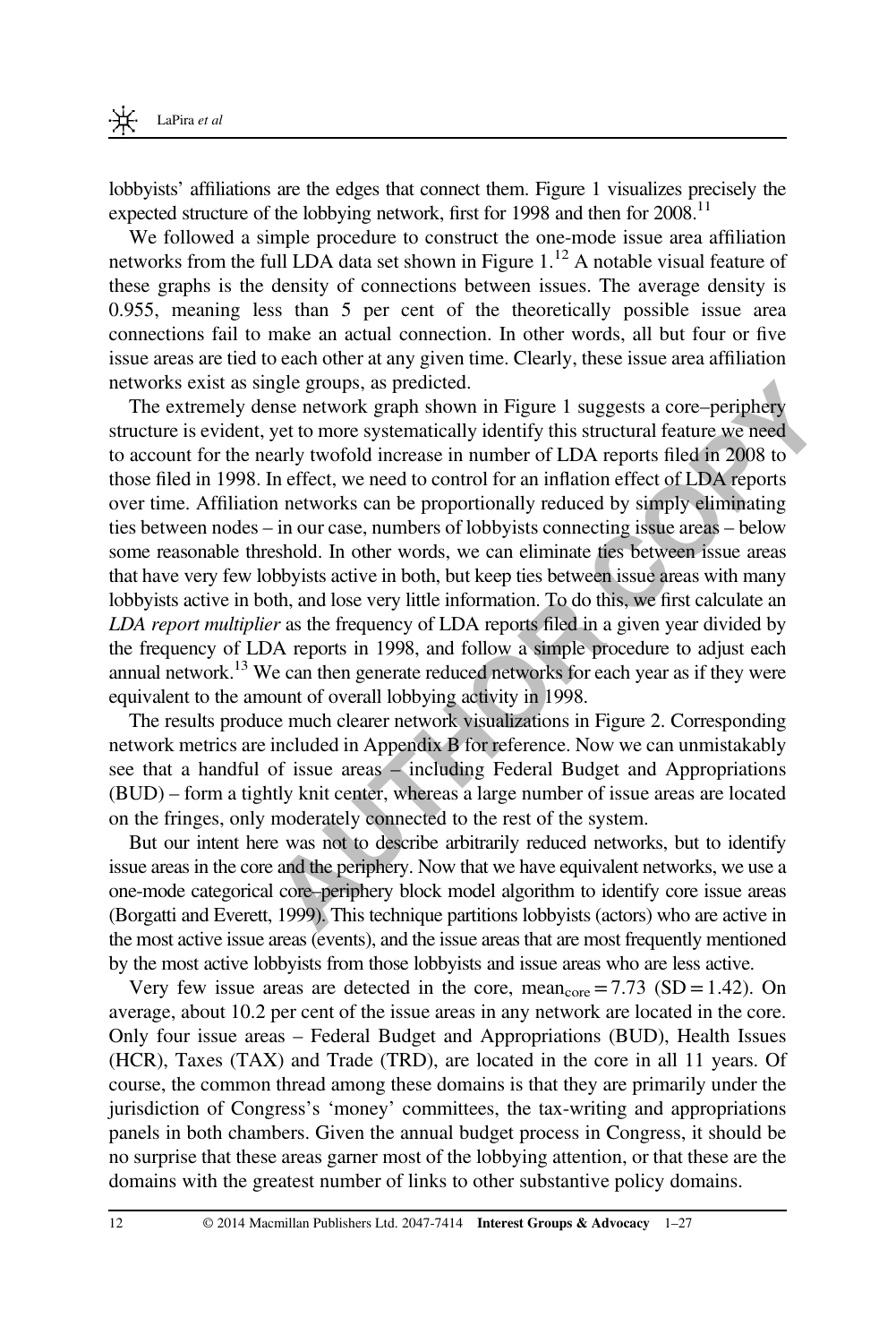<span id="page-12-0"></span>

Figure 2: Reduced issue area affiliation network. (a). 1998 (issue area nodes=76); (b). 2008 (issue area  $nodes = 78$ .

Note: Nodes are the issue areas defined by LDA forms and edges are individual lobbyists that are active in corresponding domains above the cutpoint threshold. Graphs for other years appear similar and are therefore not included here. The procedure utilized to generate these reduced networks is described in Appendix B.

[Figure 3](#page-13-0) shows the results of our efforts to detect a consistent core over time. For each year, it identifies those policy domains that fall into the core. All 12 domains that appear in the core at least once are included, and darker shadings indicate those policy domains with the highest levels of coreness. The [Borgatti and Everett \(1999\)](#page-19-0)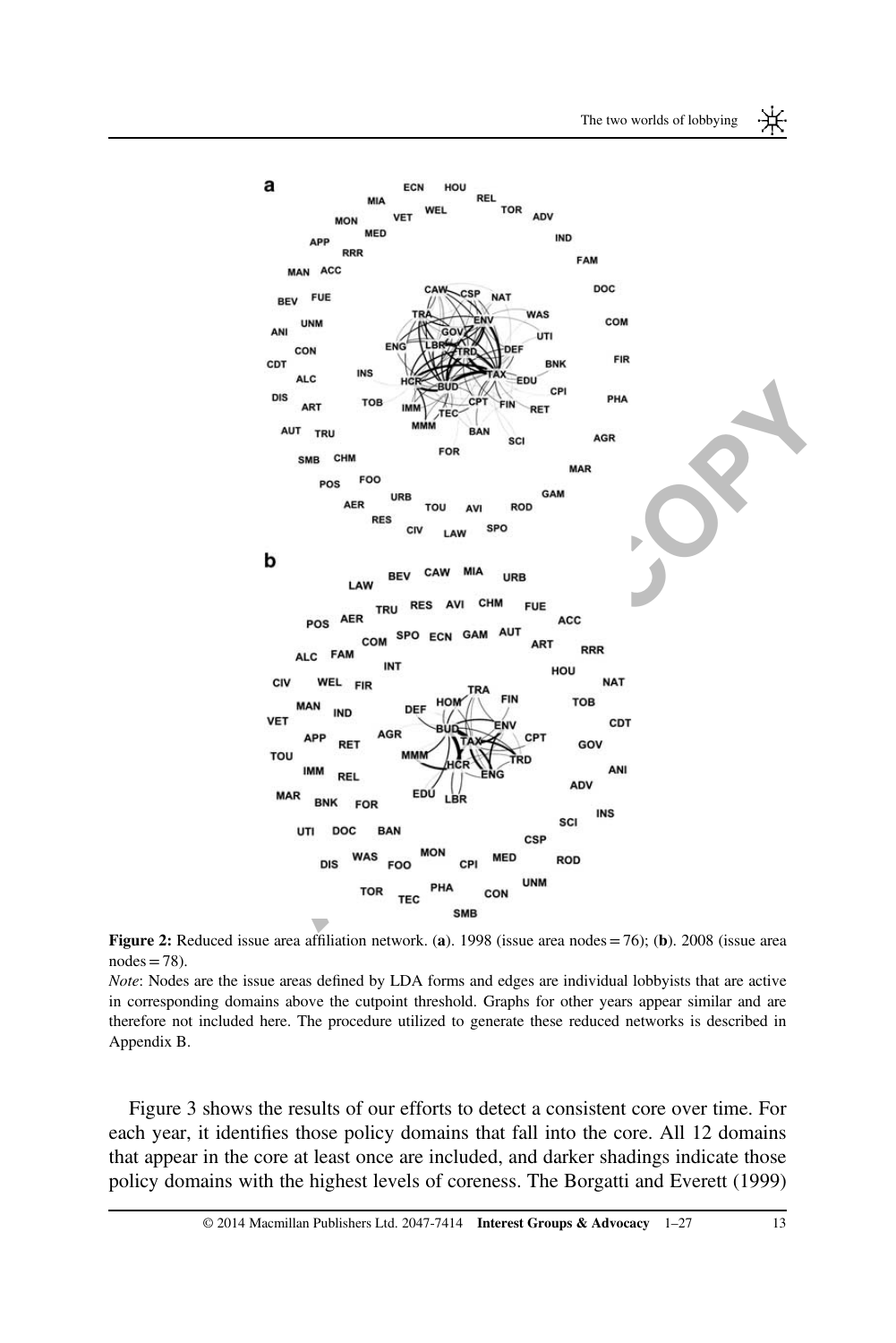<span id="page-13-0"></span>



LaPira et al

Note: Any shading indicates presence in the core for each year. For presentation purposes, darker shading indicates higher values of 'coreness' above the minimum continuous threshold for inclusion in the core. See Appendix B for methods used to calculate core membership.

 **AUTHOR COPY** algorithm calculates a continuous 'coreness' measure and specifies the number of issue areas to be included as members of the core (see Appendix B for more detail). Our identification of the core is relatively generous, as we include issue areas that are members of the core at least once in the 11-year time period. Even with this rather liberal interpretation of what issues are in the core, our primary expectation holds: most issues never appear in the core; very few are consistently in the core.

# Lobbyists and Interest Representation in the Core and the Periphery

Now that we have uncovered the latent structure of the lobbyist affiliation network, we can investigate the types of lobbyists and their representational activities in both worlds of lobbying. For each of the 78 issue areas, we generate a dummy *core*– *periphery* variable where  $\text{core} = 1$  for each unique issue area identified in the core in any year  $(n=12)$ , and 0 for issue areas always identified in the periphery  $(n = 66)$ .

In addition, as a validation check on our empirically derived core issue areas, we develop an alternative theoretical identification for issue areas. That is, based solely on LDA issue area descriptions, we classify issue areas based on its government function, where primary = 1 ( $n = 14$ ) for each issue area that applies to those functions where the federal government is chiefly or exclusively responsible. Primary government functions include issue areas that are central to federal government functions, such as Taxes, Budget and Appropriations, Foreign Relations and Immigration. To be clear, these issue area identifications are intended to serve as an alternative straw man theory of what is central and peripheral to government.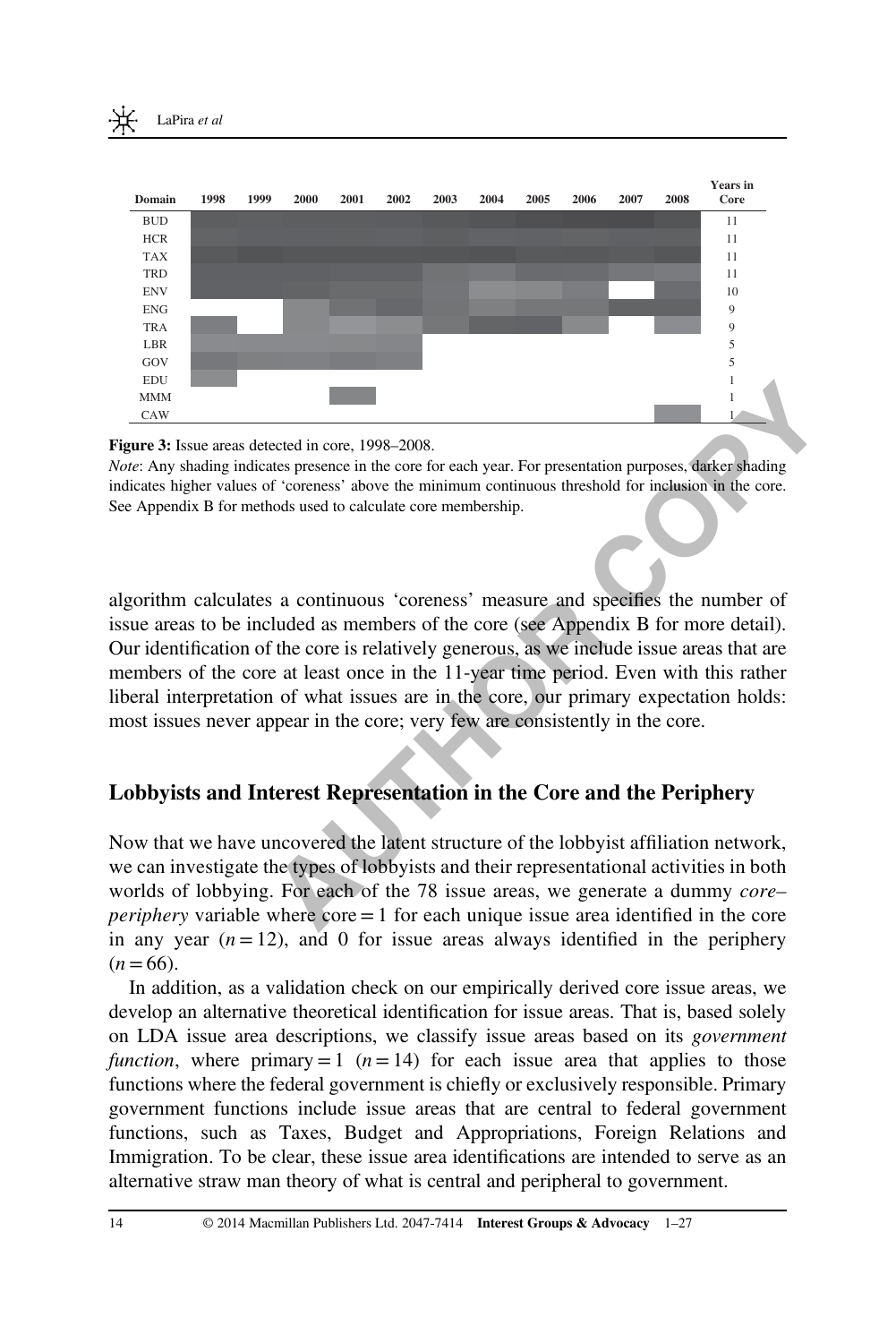Issue areas coded secondary = 0  $(n=64)$  are those that regulate specific industries or products (Agriculture; Banking and Food Industry), address particular social problems or specific government programs (Medicare and Medicaid, Consumer Product Safety, Welfare) or deal with highly specialized areas of civil litigation (Bankruptcy, Civil Rights and Civil Liberties, Copyright, Patent and Trademark). Using this coding scheme, we identify a roughly equivalent number of primary issue areas as we detected in the core of the network. Note that four of these hand-coded issue areas were also empirically detected in the core: Taxes, Federal Budget and Appropriations, Trade, and Government Issues. The full list of issue areas categorized by government function can be found in Appendix C.

Ince fore: **Exacts**, readeral Budget and Appropriations, Trace, and<br>
It Issues. The full list of issue areas categorized by government<br>
the found in Appendix [C](#page-19-0).<br>
this, we adopt the naive assumption that loobby isst may per By doing this, we adopt the naïve assumption that lobbyists may perceive some LDA issue areas as topically broad enough to attract many lobbyists, and some as substantively narrow as to only attract those with a peculiar regulatory or legal specialty. The budget and appropriations process applies to all sectors of the economy; finance issues apply primarily to Wall Street and its regulation. Of course, the definition of issues themselves that would fit them into these categories is subject to the political process (Baumgartner and Jones, 1993). We do not suggest that these kind of *ex ante* classification schemes are ideal, only that it is reasonable to assume that lobbyists perceive some issue areas as broad and some as narrow. Rather than our systematic core–periphery detection, we ask do the poorly defined LDA issue areas – not the core and periphery – actually trigger what appears to be bandwagons and niches?

For Hypotheses 1 and 2, we report results from difference in means tests in Table 2 for both the theoretically deduced government function and network analysisdetected core–periphery issue areas.

When issue areas are classified based on their government functions, we fail to reject the null hypothesis for three of our four descriptive variables. On the contrary, our hypothetical expectations match issue areas much better when categorized by the network's structure. We can reject the null hypothesis for all four of the LDA issue area-level variables when comparing core and periphery domains.

#### In-house/contract lobbyists (Hypothesis 1a)

Lobbyists who work directly for their clients are more likely to be active in the core, whereas lobbyists hired as consultants are disproportionately active in periphery issue areas. The proportion of in-house lobbyists is statistically significant, 7.2 per cent greater in the core than in the periphery, but merely 2.7 per cent higher (and not statistically significant) in primary issue areas than in the secondary ones. This finding is consistent with the logic of niche partitioning and transaction costs, where organized interests strategically outsource lobbying to contract lobbyists that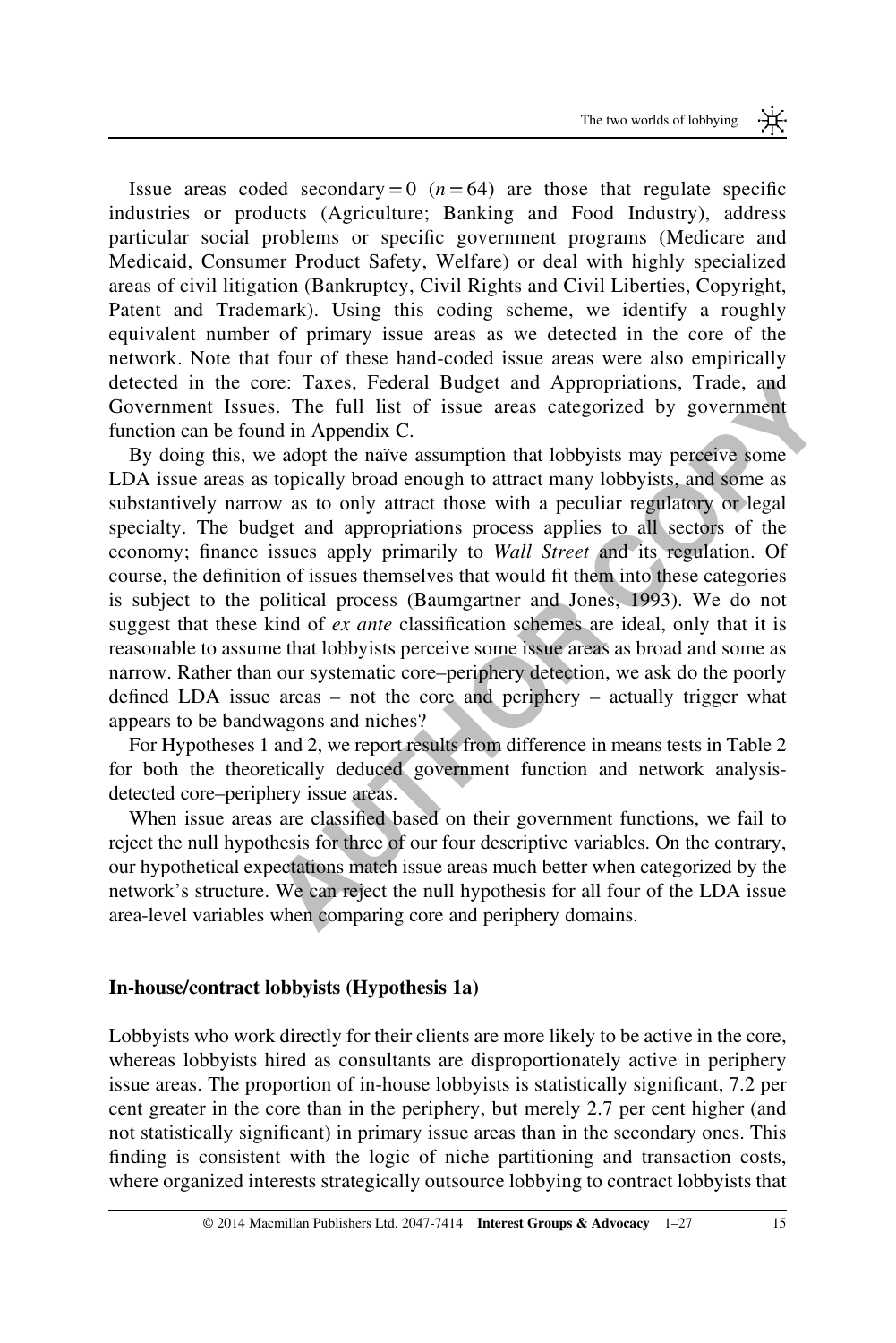|                                  | Government function |                      |               | Network structure |        |                |    |                      |
|----------------------------------|---------------------|----------------------|---------------|-------------------|--------|----------------|----|----------------------|
|                                  |                     | Primary Secondary DF |               | $\mathbf{t}$      |        | Core Periphery | DF |                      |
| Percentage of in-house lobbyists | 65.82               | 64.02                | 76            | 0.47              | 68.51  | 63.58          |    | $65.5^{\rm a}$ 2.40* |
|                                  | (11.32)             | (13.19)              |               |                   | (4.03) | (13.72)        |    |                      |
| Percentage of covered officials  | 10.09               | 9.37                 | 76            | 1.10              | 10.55  | 9.31           |    | $29.3^a$ 2.67*       |
|                                  | (1.96)              | (2.27)               |               |                   | (1.26) | (2.31)         |    |                      |
| Client diversity                 | 0.74                | 0.62                 | 76            | $3.42**$          | 0.77   | 0.62           | 76 | $4.24**$             |
|                                  | (0.13)              | (0.11)               |               |                   | (0.10) | (0.11)         |    |                      |
| Policy generalization            | 0.20                | 0.16                 | $14.3^a$ 1.84 |                   | 0.23   | 0.15           | 76 | $4.48**$             |
|                                  | (0.10)              | (0.04)               |               |                   | (0.06) | (0.05)         |    |                      |
| Issue areas                      | 14                  | 64                   |               |                   | 12     | 66             |    |                      |

<span id="page-15-0"></span>Table 2: Interest representation in Washington's core and periphery

<sup>a</sup>Welch's estimated degrees of freedom for unequal variance used to calculate t.

*Note:*  $N = 78$  LDA issue areas. Primary and secondary government functions were manually coded based on issue area descriptions and are listed in Appendix C. Core and periphery issue areas were empirically detected from lobbyists' affiliations. Reported values are means across issue areas with standard deviations in parentheses. Covered official status in our analysis is based on official position information as listed in corresponding individual disclosure reports within each issue area. Statistical significance of difference in means tests indicated as  $*P<0.01$ ;  $*P<0.05$ .

**Example 10.13** (0.13) (0.11) (0.11) (0.11) (0.11) (0.11) (0.11) (0.11) (0.11) (0.11) (0.11) (0.11) (0.11) (0.11) (0.11) (0.11) (0.11) (0.11) (0.11) (0.11) (0.11) (0.11) (0.11) (0.11) (0.11) (0.11) (0.11) (0.11) (0.11) (0. require less monitoring for issues on the periphery. In turn, they can allocate internal government relations staff to issues in the more salient, competitive domains that demand greater attention. This relatively simple marginal cost–benefit calculation applies when we empirically detect the core and periphery in the lobbyist affiliation network, but not when we distinguish issue areas by government function alone.

## Revolving door lobbyists (Hypothesis 1b)

On average, core issue areas are home to 11.7 per cent more covered official lobbyists than those in the periphery. Primary government-function issue areas have, on average, 7 per cent more covered officials as well, but this difference in means is not statistically significant. These results suggest that interest organizations active in core domains strategically seek the competitive advantage of those who have key connections inside government. In the relatively crowded, highly competitive domains that attract the majority of attention, interest groups exploit revolving door lobbyists' personal and professional connections to former employers.

Not only do different types of lobbyists occupy the core and the periphery, but those lobbyists engage in measurably different representation activities in each.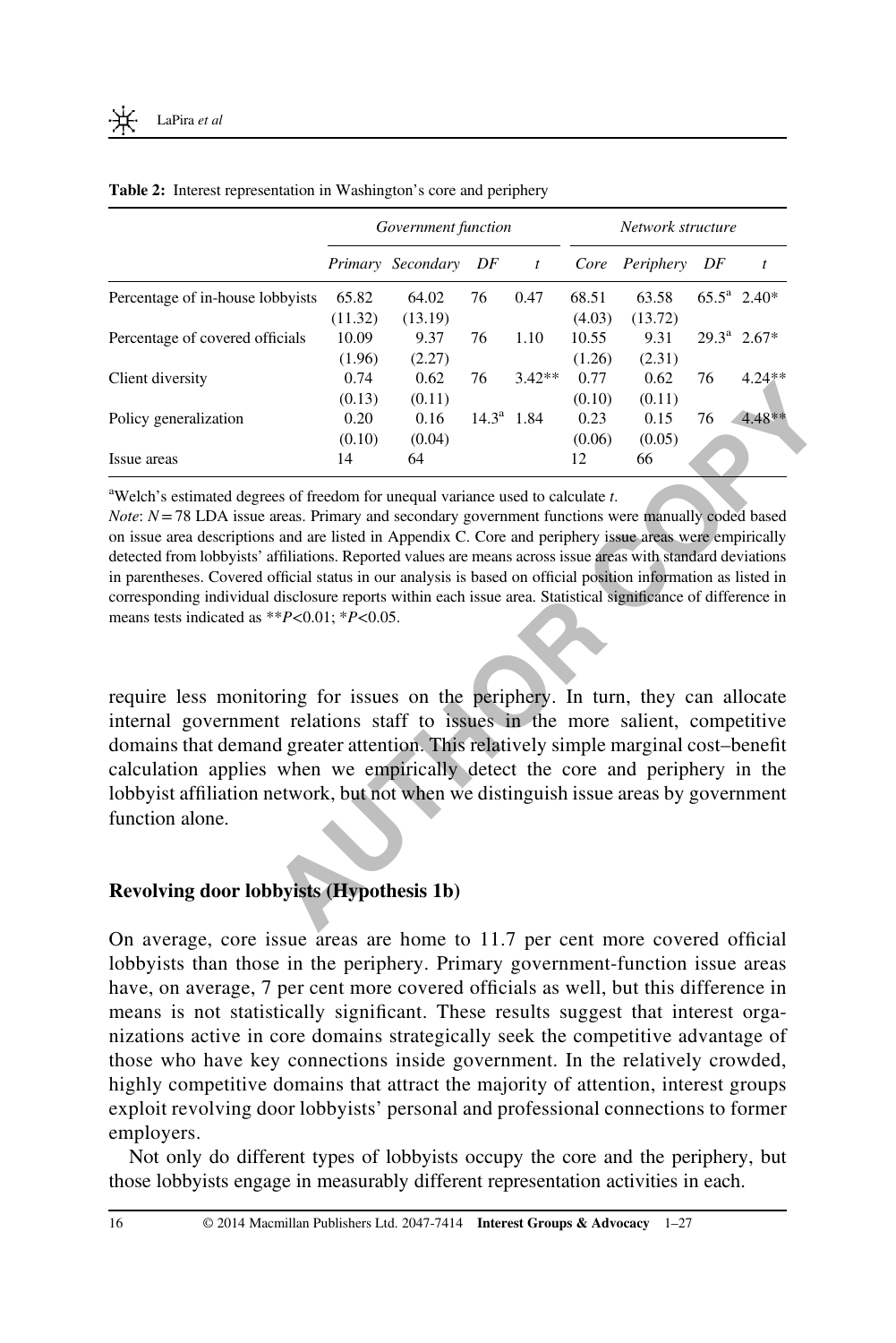

#### Client diversity (Hypothesis 2a)

As measured by our entropy score, we can reject the null hypothesis that lobbyists' clientele diversity is greater on average in both primary function domains and in core domains. The differences in means do not appear to show much of a difference for either the theoretical or the empirical categorization. Yet, entropy is difficult to interpret because the formula allows for variations in both the count of clients and the number of industries they represent. Primary government function domains have an average score of 0.74, which is about 16 per cent greater than secondary issue areas; similarly, core domains have a mean 0.77 entropy score, or 19 per cent higher than those on the fringes. Because these calculations are based on 94 CRP industries represented in our data set, a 16 per cent mean difference amounts to roughly 17.2 more industries represented than in secondary issue areas, if we assume equal levels of overall lobbying activity (which entropy treats as a variable, not a constant). Likewise, a 19 per cent mean difference translates to about 20.7 additional industries represented in the core than in the periphery. As expected, lobbyists with less asset specificity jump on the core domain bandwagons. They necessarily have a greater diversity of clients than their niche-partitioned counterparts on the fringes.

#### Policy generalization (Hypothesis 2b)

Frage score of U./4, which is about 1 to per cent greater fan secondary<br>similarly, ore domains have a mean 0.77 entropy score, or 19 per cent<br>those on the fringes. Because these calculations are based on 94 CRP<br>cepresented Finally, lobbyists active in core domains are simultaneously active in more domains overall. The same is not true for primary and secondary government function issue areas. The issue niche politics that we expect in peripheral issue areas are home to more specialized, asset-specific lobbyists. LDA issue areas in the core consist of generalists who are simultaneously lobbying on nearly two-thirds (64 per cent) more issue areas than the relatively specialized lobbyists representing clients in the periphery. Taken together, lobbyists in core issue areas were simultaneously active in an average of 1.6 additional issue areas per year, whereas lobbyists engaged in the periphery were active in fewer than one issue additional area annually (0.98). The relative specialization we see in the periphery is precisely the kind of policy differentiation we would expect to observe in niche issues.

All told, this series of difference in means comparisons for types of lobbyists and lobbying activities provide substantial evidence that the different kinds of interest group politics occur simultaneously, depending on where we look. If instead we categorize issue areas by what appears to functional differences, we fail to see differences in interest group behaviors as transaction cost theory would suggest, save one measure of interest representation. We conclude that those issue areas identified by the core– periphery detection routine are not simply artifacts, and that our technique provides an empirical solution to a significant theoretical debate in the interest group literature.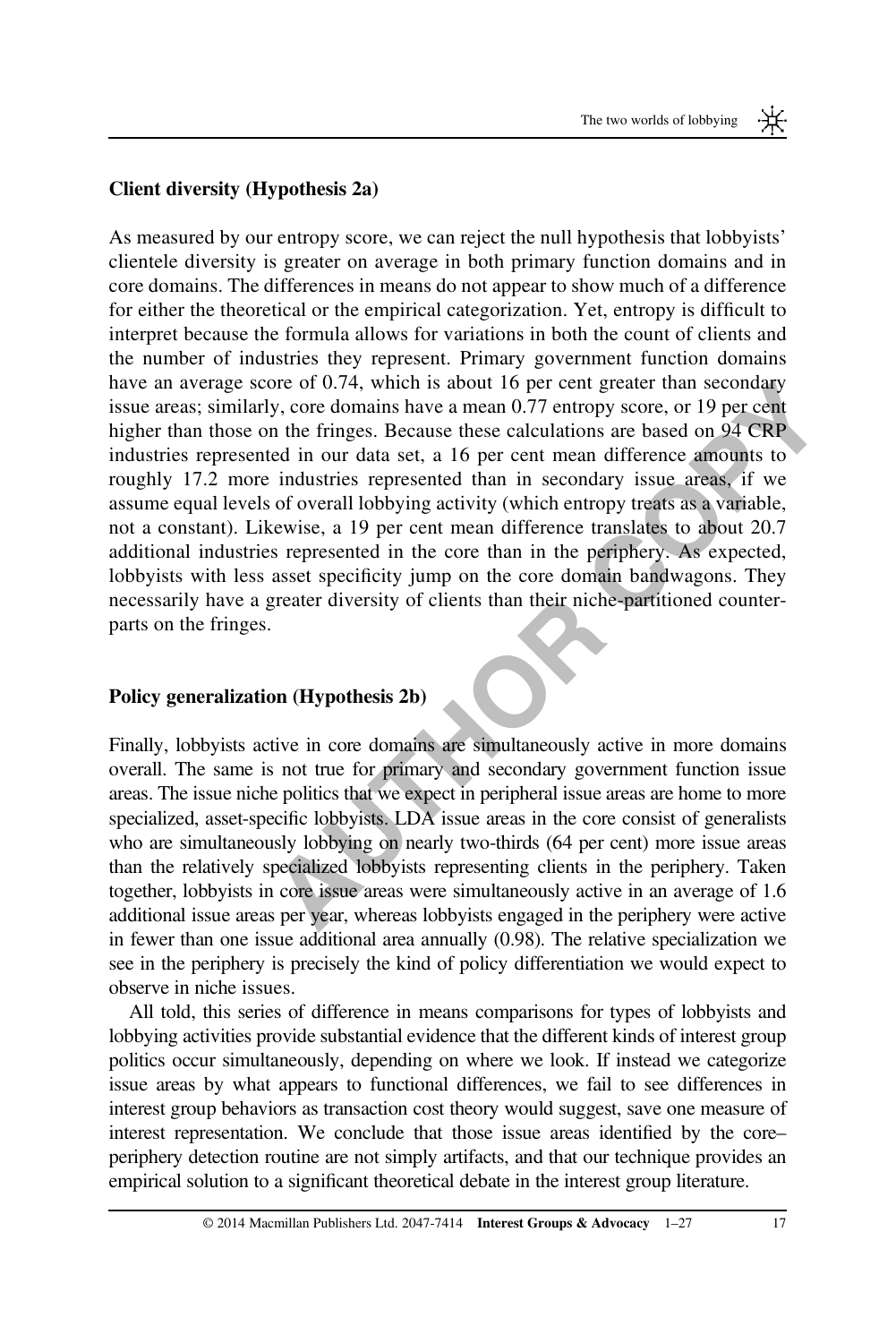### Implications for Lobbying and Interest Representation

Using the tools of social network analysis with data from the full census of lobbying activities in Washington for more than a decade, we have looked at some old issues of interest group politics through an innovative analytical lens. Perhaps the greatest value in these tools is that they allow us to look comprehensively at the global structure of the Washington influence community rather than at only a small part of it, as has been more common in previous studies. In perhaps the seminal study of the structure of interest group politics, Heinz et al (1993) found policy domains consisting only of hollow cores, not tightly knit inner circles. Our results suggest that the picture they paint is not so much wrong as it is incomplete.

is or interest group points; then zer all (1993) tomal points and the bind and the bind or the decomposition of hollow cores, not tightly knit inter circles. Our results suggest that they paint is not so much wrong as it i Instead, when we look at the full census of lobbyists, we find two very different worlds of influence peddling in Washington. Whereas many have noted the privileged access and extraordinary power of individual lobbyists working within obscure policy subsystems, others have pointed to huge lobbying campaigns where thousands of rank-and-file lobbyists interact with the nation's political leadership in high-profile and well-publicized debates. We simply offer an empirical means to identify where to expect these very different political contexts. The first world, where most lobbying attention is directed, is one in which we see a great deal of interconnectedness and interest diversity. The second world, home to an overwhelming majority of policy domains, cultivates niche lobbying and policy balkanization.

That these two worlds exist simultaneously is precisely what has made it difficult for political scientists to generalize about 'typical' or 'average' lobbying. We believe this is why the literature on lobbying has often been so internally contradictory. No wonder political scientists draw such different conclusions about interest group politics when they study such disparate events.

The normative implications are clear. Highly specialized lobbyists drift toward to those sparsely populated domains in the periphery where they can focus on obscure policy minutiae, relatively free from public scrutiny. These fringe domains and the niche lobbying they invite yield a system that 'does not promote open and freewheeling discussion of all relevant policy ideas and alternatives', but that instead generates fragmented and inconsistent policy outputs ([Browne, 1990,](#page-19-0) p. 504). Contract lobbyists leverage these conditions to generate profit in pursuit of public policy. In 2012, the top 20 lobbying firms alone reported taking in more than US\$350 million in lobbying receipts.<sup>14</sup>

Alternatively, the network core appears to match images of interest group pluralism at their most optimistic, as domains in the core are home to the greatest diversity of interests. Yet such a conclusion would be misleading, as a select few revolving door lobbyists take advantage of their connections to former employers. The dominant Washington lobbying firms and organizations with sophisticated internal government relations operations are able to retain those lobbyists with the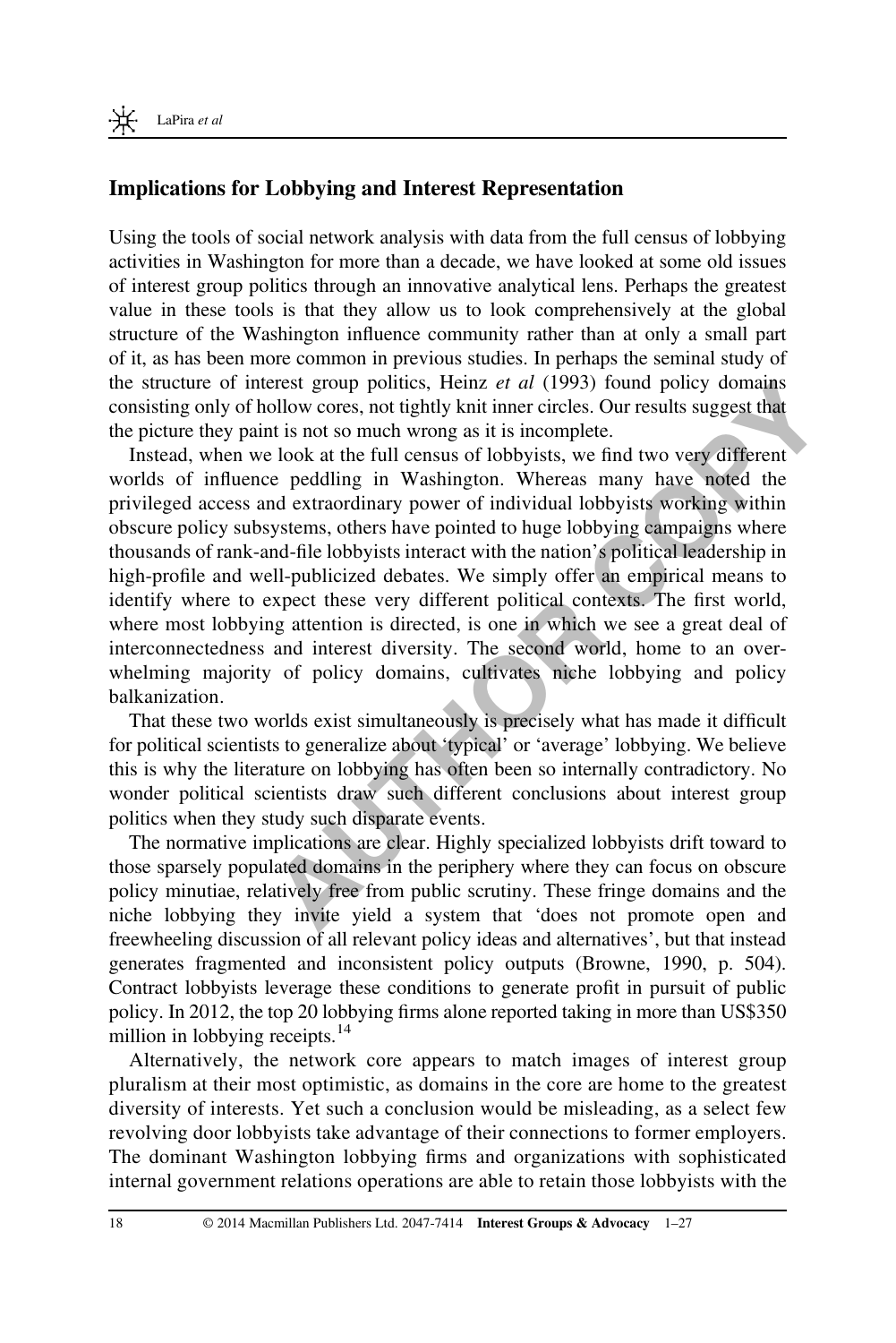access and inside information drawn from experience working in government. Thus, it should be no surprise that corporations who invest heavily in revolving door lobbyists in core domains like taxes see such large returns on their investments (see [Richter](#page-20-0) et al, 2009).

### Acknowledgements

We thank Bird Loomis, Beth Leech, Lee Drutman, Suzanne Robbins and David Lazer, and especially Michael Heaney, for useful feedback on earlier versions of this article.

### **Notes**

- **Example 10** Mondel Heapty, for useful freedback on earlier versions of this article.<br> **AUTHOR COPY** Michael Heanny, for useful freedback on earlier versions of this article.<br> **AUTHOR COPY** Michael Heanny of the empirical 1 Previous analysis (see Baumgartner and Leech, 2001; Leech et al 2005) suggests that using either lobbyists or groups as the unit of analysis makes little empirical difference, yet for our purposes lobbyist-issue area dyads are the only way to map affiliations between issue areas, as they reflect the actual unit of disclosed lobbying activity. Each lobbying disclosure report lists as many or as few individual lobbyists per issue area, and some lobbyists are often listed in multiple issue areas. This variation allows us to disaggregate the reports and create a relational database where lobbyists are the unit of analysis. We do not propose that analyzing lobbyists rather than interest organizations would fundamentally alter the relationships we uncover.
- 2 The raw data set was collected and organized by the CRP. We manually corrected clear errors in collection affecting approximately 200 000 issue-area reports in 2000 and 2002, among other small errors. For analysis purposes, we also drop observations corresponding to individuals who acted as both in-house and contract lobbyists during the time period (3126 lobbyists).
- 3 The original LDA form in 1996 included only 74 issue areas, and 4 more were added to the list over time. Two issues areas were added in 1997, and two more were added during our study: Homeland Security (HOM) in 2002 and Intelligence (INT) in 2007. A full list of LDA issue areas with their threeletter codes is included in Appendix A, along with the total number of report mentions.
- 4 Under the LDA, reports were filed semi-annually between 1998 and 2007. Quarterly reporting began in 2008 following revisions made under the Honest Leadership and Open Government Act of 2007. We drop data from the first and third quarters of 2008 to maintain consistency with the prior period.
- 5 This statutory definition most certainly undercounts the number of lobbyists in Washington, as many policy advocates maintain that they do not engage in 'lobbying activities' according to the LDA.
- 6 Leech et al (2005) link LDA issue areas with the Policy Agendas Project topic system, but this approach prevents analysis of the full census of lobbying activity because only 56 issue areas were sufficiently good fits with the policy subtopic codes.
- 7 Not all of the 32 700 lobbyists were active throughout the entire 11-year period. On average, 10 936.9  $(SD = 1118.34)$  individual lobbyists reported actively lobbying per year.
- 8 We consider a lobbyist as reporting covered status when 'official position' information is listed on individual reports. We exclude observations that are recorded as 'N/A', 'None' and 'Not applicable' (with variations in capitalization). This information is aggregated by lobbyist to calculate a populationlevel statistic (reported in Table 1), while our subsequent analysis considers this information as listed on individual reports (that is, by issue area).
- 9 These are raw data from all LD-2 forms filed with the Secretary of the Senate, which underreports revolving door lobbying ([LaPira and Thomas III, 2014](#page-20-0)). We assume underreporting errors are distributed equally across issue areas.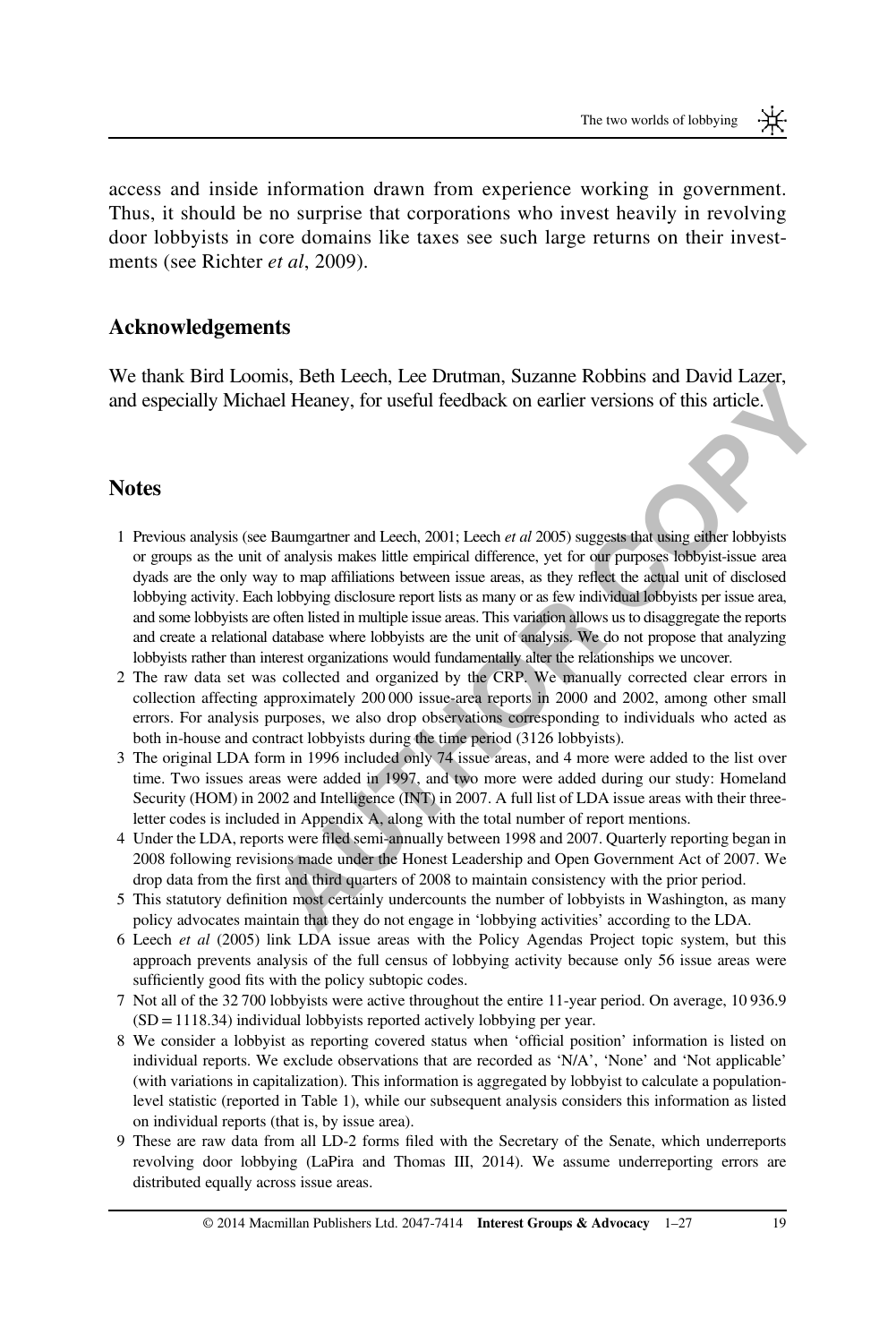- <span id="page-19-0"></span>10 By definition, all lobbyists were active in at least one issue area, thus this value approaches 0 asymptotically. The number of issue areas varied by year, with 76 from 1998 to 2001 (4 years), 77 from 2002 to 2006 (5 years) and 78 from 2007 to 2008 (2 years), thus in theory the lowest possible value is  $(4(1/76)+5(1/77)+2(1/78))/11 = 0.01302$ .
- 11 Network visualizations for each annual period appear similar, therefore we do not produce all of them here.
- 12 See Appendix B for more detailed methodological procedures used in this article, along with additional network metrics that do not directly address the core–periphery derivation.
- 13 Appendix B reports these multipliers and provides further detail regarding the reduction procedure.
- 14 Data were obtained from [www.opensecrets.org/lobby/top.php?showYear](www.opensecrets.org/lobby/top.php?showYear=2012&indexType=l)=2012&indexType=l on 18 March 2013.

#### **References**

- **SPARE ASSAUTE:**<br> **SPARE AND** JONES, B.D. (1993) Agendas and Instability in American Politics. Chicago, IL:<br> **F.R. and Lecch, B.L. (1998)** *Basic Interests: The Importance of Groups in Politics and in time.e. Princeton, NJ* Baumgartner, F.R. and Jones, B.D. (1993) Agendas and Instability in American Politics. Chicago, IL: University of Chicago Press.
- Baumgartner, F.R. and Leech, B.L. (1998) Basic Interests: The Importance of Groups in Politics and in Political Science. Princeton, NJ: Princeton University Press.
- Baumgartner, F.R. and Leech, B.L. (2001) Issue niches and policy bandwagons: Patterns of interest group involvement in national politics. Journal of Politics 63(4): 1191–1213.
- Baumgartner, F.R., Berry, J.M., Hojnacki, M., Kimball, D.C. and Leech, B.L. (2009) Lobbying and Policy Change: Who Wins, Who Loses, and Why. Chicago, IL: University of Chicago Press.
- Berry, J.M. (1999) The New Liberalism: The Rising Power of Citizen Groups. Washington DC: Brookings Institution Press.
- Blanes i Vidal, J., Draca, M. and Fons-Rosen, C. (2013) Revolving door lobbyists. American Economic Review 102(7): 3731–3748.
- Borgatti, S.P. and Everett, M.G. (1999) Models of core/periphery structures. Social Networks 21: 375–395.
- Boydstun, A.E., Bevan, S. and Thomas III, H.F. (forthcoming) The importance of agenda diversity and how to measure it. Policy Studies Journal.
- Browne, W.P. (1990) Organized interests and their issue niches: A search for pluralism in a policy domain. Journal of Politics 52(2): 477–509.
- Carpenter, D.P., Esterling, K.M. and Lazer, D.M. (1998) The strength of weak ties in lobbying networks. Journal of Theoretical Politics 10(4): 417–444.
- Carpenter, D.P., Esterling, K.M. and Lazer, D.M. (2004) Friends, brokers, and transitivity: Who informs whom in Washington politics? *Journal of Politics* 66(1): 224–246.
- Columbia Books. (2013) Congressional Communications Report, 2013. Washington: Columbia Books and Information Services.
- Government Accountability Office. (2013) Observations on Lobbyists' Compliance with Disclosure Requirements,<http://www.gao.gov/products/GAO-13-437>, accessed 26 June 2013.
- Gray, V. and Lowery, D. (1996) The Population Ecology of Interest Representation. Ann Arbor, MI: University of Michigan Press.
- Gray, V. and Lowery, D. (1997) Life in a niche: Mortality anxiety among organized interests in the American States. Political Research Quarterly 5(1): 25–47.
- Grossmann, M. and Dominguez, C.B.K. (2009) Party coalitions and interest group networks. American Politics Research 37(5): 786–800.
- Haider-Markel, D. (1997) Interest group survival: Shared interests versus competition for resources. Journal of Politics 59(3): 903–912.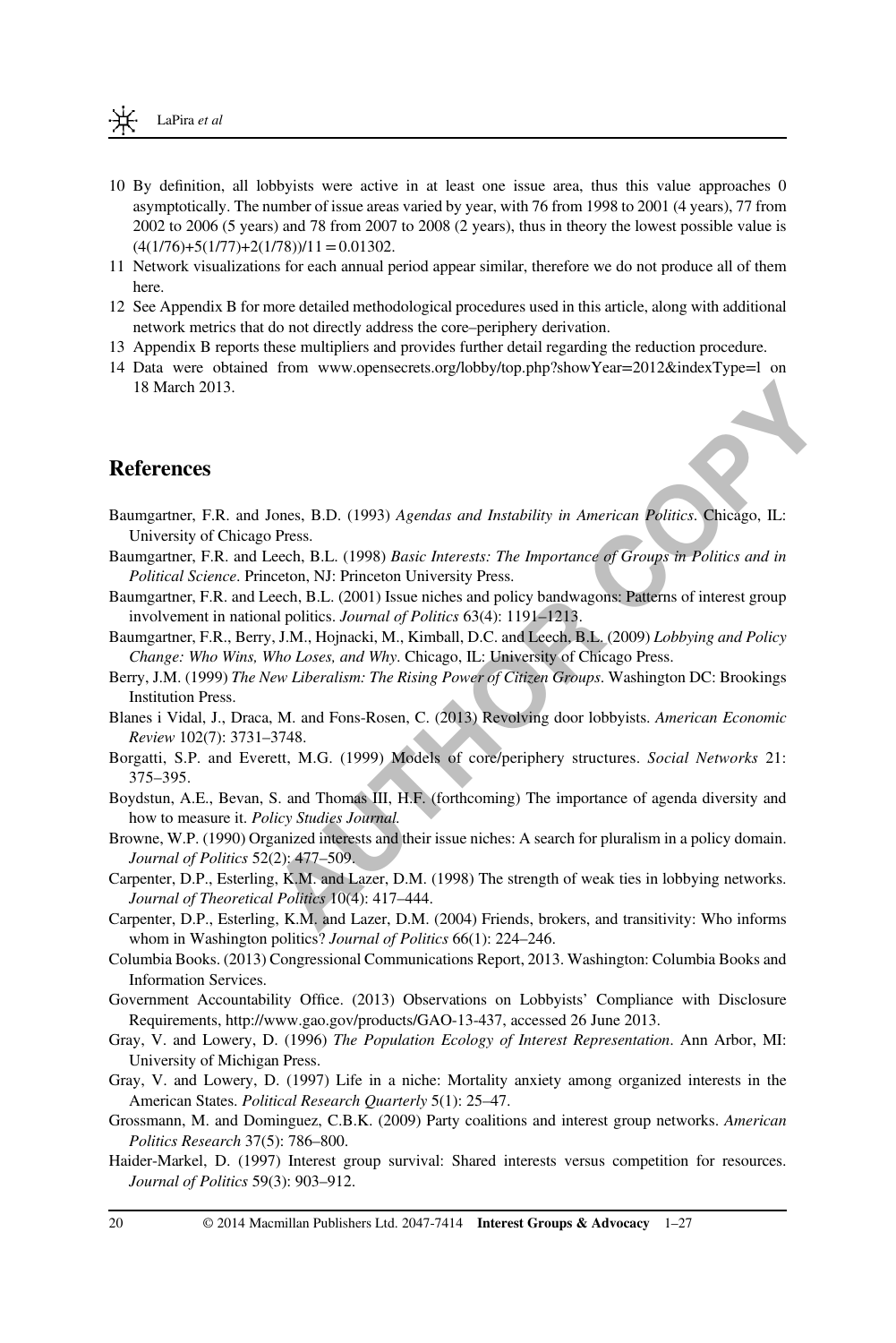- <span id="page-20-0"></span>Hansen, J.M. (1991) Gaining Access: Congress and the Farm Lobby, 1919–1981. Chicago, IL: University of Chicago Press.
- Heaney, M.T. (2004a) Issue networks, information, and interest group alliances: The case of Wisconsin welfare politics, 1993–1999. State Politics and Policy Quarterly 4(Fall): 237–270.
- Heaney, M.T. (2004b) Outside the issue niche: The multidimensionality of interest group identity. American Politics Research 32(6): 611–651.
- Heaney, M.T. (2014) Multiplex networks and interest group influence reputation: An exponential random graph model. Social Networks 36(January): 66–81.
- Heinz, J.P., Laumann, E.O., Nelson, R.L. and Salisbury, R.H. (1993) The Hollow Core: Private Interests in National Policymaking. Cambridge, MA: Harvard University Press.
- Hojnacki, M. (1997) Interest groups' decisions to join alliances or work alone. American Journal of Political Science 41(1): 61–87.
- (1997) Interet groups<sup>2</sup> decisions to join alliances or work alone. American Journal of<br>
eience 41(1): 61-87.<br> **Kimball, D.C.**, Baumgartner, F.R., Berry, J.M. and Leech, B.L. (2012) Studying<br>
and advocacy and infuence: Ree Hojnacki, M., Kimball, D.C., Baumgartner, F.R., Berry, J.M. and Leech, B.L. (2012) Studying organizational advocacy and influence: Reexamining interest group research. Annual Review of Political Science 15: 379–399.
- LaPira, T.M. and Thomas, III. H.F. (2014) Revolving door lobbyists and interest representation. Interest Groups & Advocacy 3(1): 4–29.
- Leech, B.L., Baumgartner, F.R., LaPira, T.M. and Semanko, N.A. (2005) Drawing lobbyists to Washington: Government activity and the demand for advocacy. Political Research Quarterly 58(1): 19–30.
- Lowery, D. and Marchetti, K. (2012) You don't know Jack: Principals, agents, and lobbying. Interest Groups & Advocacy 1(2): 139–170.
- Richter, B.K., Samphantharak, K. and Timmons, J.F. (2009) Lobbying and taxes. American Journal of Political Science 53(4): 893–909.
- Salisbury, R.H. (1990) The paradox of interests in Washington D.C.: More groups and less clout. In: A.S. King (ed.) The New American Political System, 2nd edn. Washington DC: American Enterprise Institute, pp. 203–230.
- Schlozman, K.L. and Tierney, J.T. (1983) More of the same Washington pressure group activity in a decade of change. Journal of Politics 45(2): 351–77.
- Shannon, C.E. (1948) A mathematical theory of communication. Bell System Technical Journal 27: 379–423, 623–656.
- Walker, Jr. J.L. (1991) Mobilizing Interest Groups in America: Patrons, Professions, and Social Movements. Ann Arbor, MI: University of Michigan Press.
- Wasserman, S. and Faust, K. (1994) Social Network Analysis: Methods and Applications. New York: Cambridge University Press.
- Williamson, O.E. (1981) The economics of organization: The transaction cost approach. American Journal of Sociology 87(3): 548–577.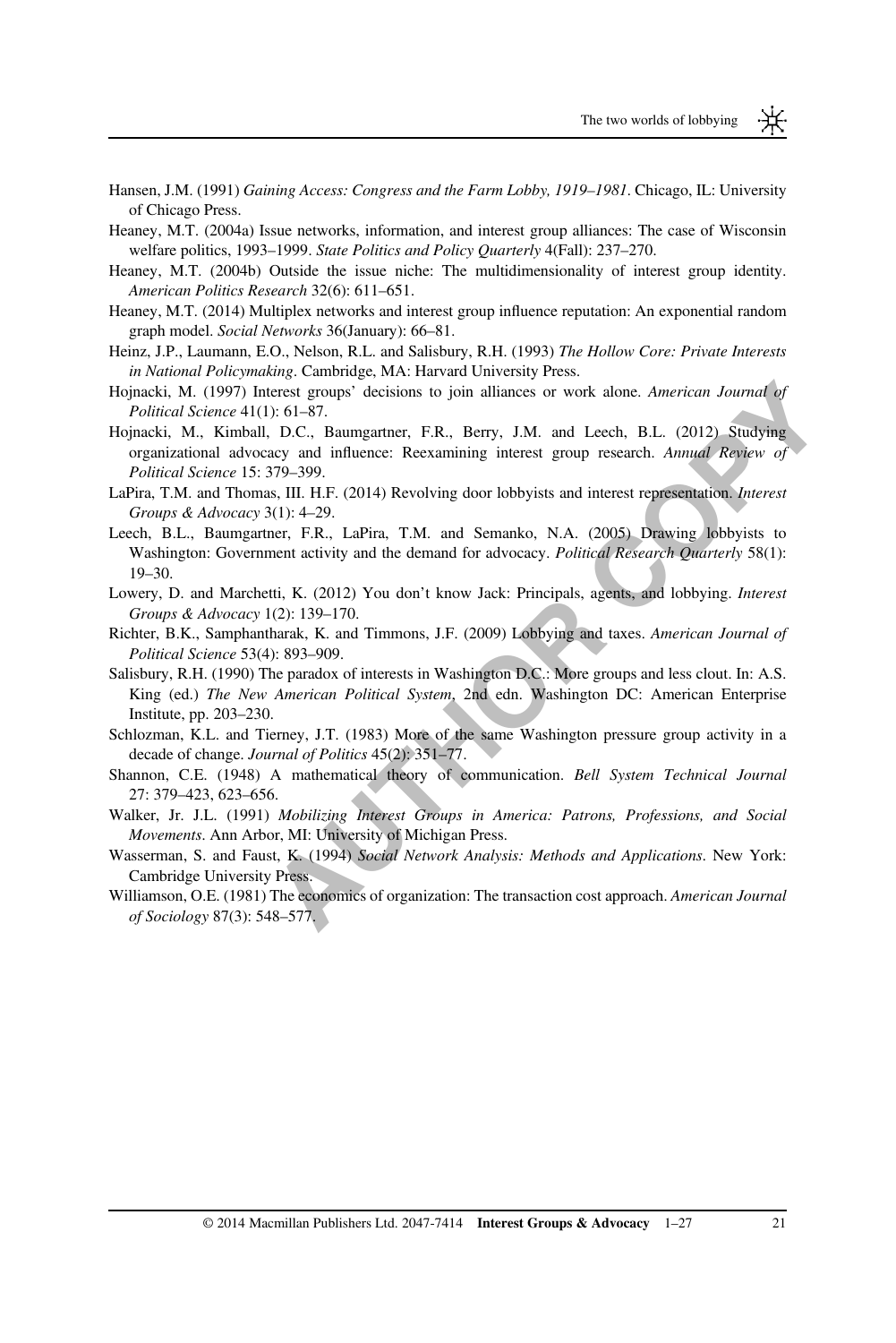<span id="page-21-0"></span>

# Appendix A

# LDA reports by issue area

#### Table A1: Total number of LDA report-mentions

| Issue area                           | Code       | Number of report-mentions |
|--------------------------------------|------------|---------------------------|
| Accounting                           | <b>ACC</b> | 3956                      |
| Advertising                          | ADV        | 3162                      |
| Aerospace                            | <b>AER</b> | 6782                      |
| Agriculture                          | AGR        | 28 3 4 2                  |
| Alcohol and Drug Abuse               | <b>ALC</b> | 4272                      |
| Animals                              | ANI        | 3963                      |
| Apparel, Clothing and Textiles       | APP        | 1718                      |
| Arts and Entertainment               | ART        | 4441                      |
| <b>Automotive Industry</b>           | <b>AUT</b> | 5769                      |
| Aviation, Airlines and Airports      | AVI        | 19773                     |
| Banking                              | <b>BAN</b> | 23 094                    |
| Bankruptcy                           | BNK        | 12691                     |
| <b>Beverage Industry</b>             | <b>BEV</b> | 1883                      |
| Chemical Industry                    | <b>CHM</b> | 6410                      |
| Civil rights and Civil Liberties     | <b>CIV</b> | 10 10 3                   |
| Clean air and Water                  | CAW        | 24 646                    |
| Commodities                          | <b>CDT</b> | 1369                      |
| Computers and Information Technology | <b>CPI</b> | 12 118                    |
| Constitution                         | <b>CON</b> | 2866                      |
| <b>Consumer Product Safety</b>       | CSP        | 19475                     |
| Copyright, Patent and Trademark      | <b>CPT</b> | 26 196                    |
| Defense                              | DEF        | 73 601                    |
| Disaster and Emergency Planning      | <b>DIS</b> | 7836                      |
| District of Columbia                 | DOC        | 1780                      |
| Economics and Economic Development   | <b>ECN</b> | 11458                     |
| Education                            | <b>EDU</b> | 42 2 2 5                  |
| <b>Energy and Nuclear Power</b>      | <b>ENG</b> | 51898                     |
| <b>Environment and Superfund</b>     | <b>ENV</b> | 55 220                    |
| Family, Abortion and Adoption        | <b>FAM</b> | 5776                      |
| Federal Budget and Appropriations    | <b>BUD</b> | 161 693                   |
| Finance                              | <b>FIN</b> | 28 347                    |
| Firearms, Guns and Ammunition        | <b>FIR</b> | 2485                      |
| Food Industry                        | FOO        | 13 3 7 9                  |
| <b>Foreign Relations</b>             | <b>FOR</b> | 17837                     |
| Fuel, Gas and Oil                    | <b>FUE</b> | 10 372                    |
| Gaming, Gambling and Casinos         | <b>GAM</b> | 6711                      |
| Government Issues                    | GOV        | 34 824                    |
| Hazardous and Solid Waste            | WAS        | 9101                      |
| <b>Health Issues</b>                 | <b>HCR</b> | 89453                     |
| <b>Homeland Security</b>             | HOM        | 21 082                    |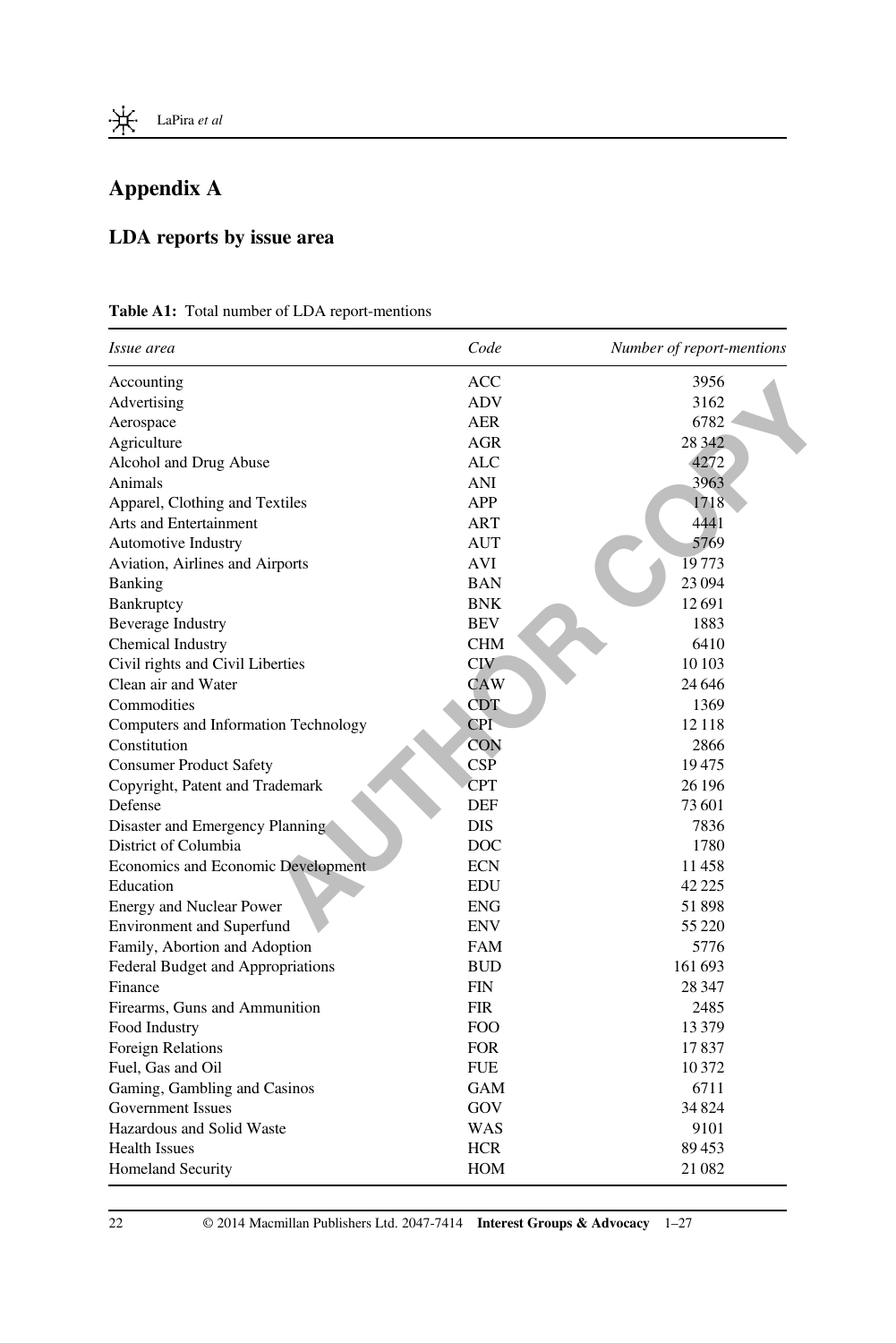

| Issue area                            | Code       | Number of report-mentions |
|---------------------------------------|------------|---------------------------|
| Housing                               | HOU        | 18639                     |
| Immigration                           | <b>IMM</b> | 20910                     |
| <b>Indian/Native American Affairs</b> | <b>IND</b> | 16712                     |
| Insurance                             | <b>INS</b> | 19 901                    |
| Intelligence                          | <b>INT</b> | 325                       |
| Labor, Antitrust and Workplace        | <b>LBR</b> | 35 4 32                   |
| Law Enforcement and Crime             | LAW        | 19728                     |
| Manufacturing                         | <b>MAN</b> | 5741                      |
| Marine, Boats and Fisheries           | <b>MAR</b> | 14 1 19                   |
| Media Information and Publishing      | MIA        | 2410                      |
| Medical Research and Clinical Labs    | <b>MED</b> | 13 38 3                   |
| Medicare and Medicaid                 | <b>MMM</b> | 48 711                    |
| Mining, Money and Gold Standard       | <b>MON</b> | 1543                      |
| <b>Natural Resources</b>              | <b>NAT</b> | 24 463                    |
| Pharmacy                              | <b>PHA</b> | 11 220                    |
| Postal                                | <b>POS</b> | 6939                      |
| Radio and TV Broadcasting             | <b>COM</b> | 17422                     |
| Railroads                             | <b>RRR</b> | 8669                      |
| Real Estate and Land Use              | <b>RES</b> | 10 644                    |
| Religion                              | <b>REL</b> | 1279                      |
| Retirement                            | <b>RET</b> | 20 20 7                   |
| Roads and Highways                    | <b>ROD</b> | 6608                      |
| Science and Technology                | <b>SCI</b> | 20401                     |
| <b>Small Business</b>                 | <b>SMB</b> | 10 274                    |
| Sports and Athletics                  | SPO.       | 1183                      |
| Taxes                                 | TAX        | 114765                    |
| Telecommunications                    | <b>TEC</b> | 34 377                    |
| Tobacco                               | TOB        | 7804                      |
| Torts                                 | TOR        | 14 153                    |
| Trade                                 | TRD        | 62 801                    |
| Transportation                        | <b>TRA</b> | 59088                     |
| Travel and Tourism                    | TOU        | 2622                      |
| Trucking and Shipping                 | TRU        | 3744                      |
| Unemployment                          | <b>UNM</b> | 1474                      |
| <b>Urban Development</b>              | <b>URB</b> | 6367                      |
| <b>Utilities</b>                      | UTI        | 11 705                    |
| <b>Veterans Affairs</b>               | <b>VET</b> | 6921                      |
| Welfare                               | WEL        | 6735                      |

#### Table A1: (Continued)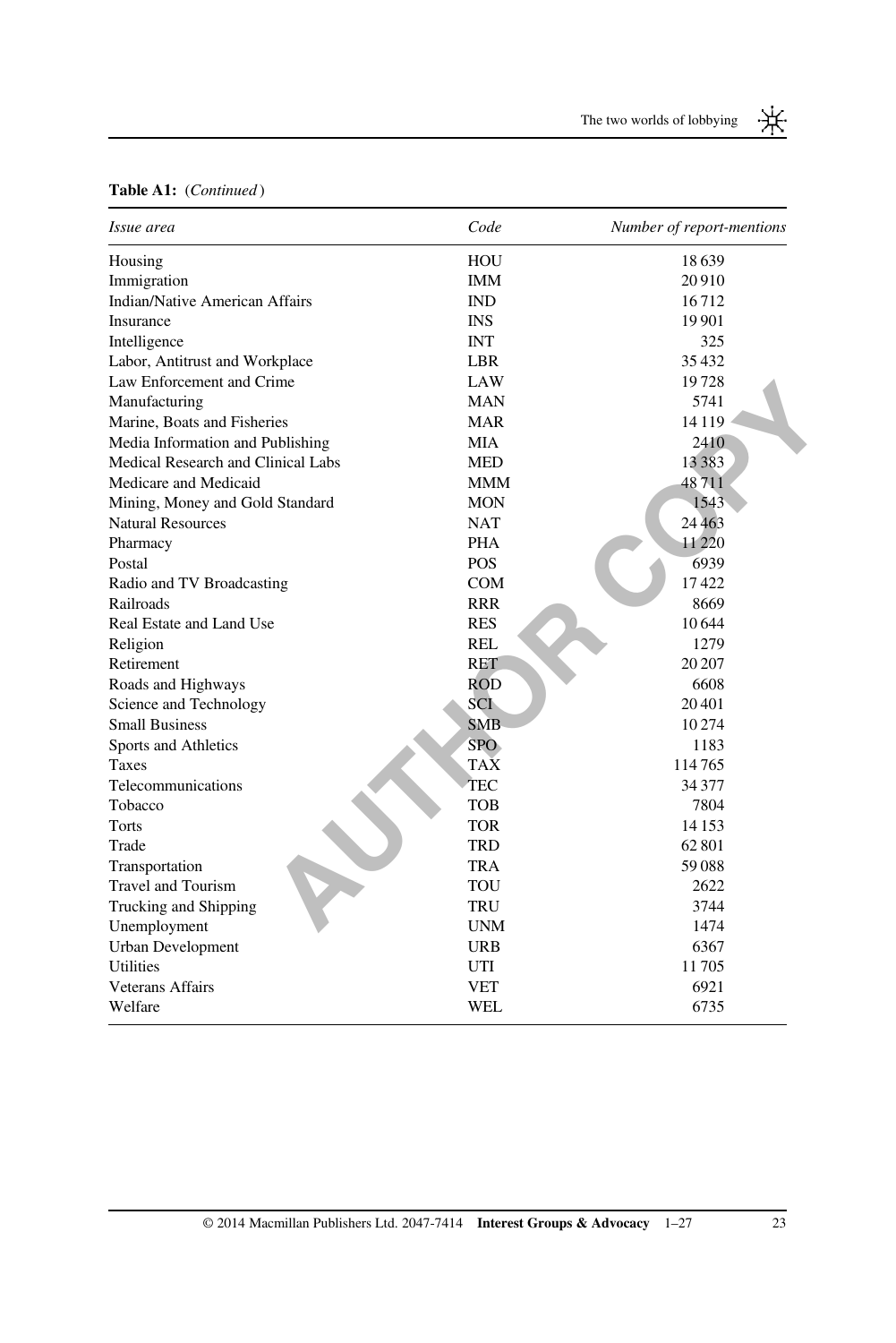# Appendix B

## Lobbyist affiliation network methods and metrics

This appendix supplements the network methodological discussion in the manuscript to explain in greater detail how the annual lobbying affiliation networks were constructed and reduced to control for lobbying activity inflation and to derive comparable core–periphery structures over time.

### Issue area affiliation networks

 **AUT[HO](#page-21-0)R COPY** Generating the one-mode issue area affiliation networks involved a series of simple procedures outlined below. For each year, the full LDA data set was contracted into a standard 'edge-list' text file where observations included all unique lobbyist-issue area pairs and corresponding frequencies of occurrence in the data set. These edge lists were imported into Pajek using the txt2pajek utility and the networks transformed from very large two-mode networks (where all lobbyists and all issue areas are nodes) to the one-mode issue area affiliation networks pictured above. Core–periphery analysis was completed using the corresponding continuous core– periphery function in UCINET with the 'minres' algorithm, which produces a continuous value of 'coreness' and specifies the number of issues areas that meet the threshold for core membership. Table A1 reports the frequency of LDA reports and number of issue area nodes for each annual network. In addition, a series of standard network analysis descriptive statistics (including density, average degree and average weighted degree) are also reported. These statistics and all network graphs were created using Gephi visualization software (Table B1).

|      | Year Frequency of LDA reports Issue area nodes Density Average degree Average weighted degree |    |      |      |          |
|------|-----------------------------------------------------------------------------------------------|----|------|------|----------|
| 1998 | 15 5 69                                                                                       | 76 | 0.92 | 69.3 | 7100.2   |
| 1999 | 17215                                                                                         | 76 | 0.95 | 71.6 | 9600.9   |
| 2000 | 17358                                                                                         | 76 | 0.96 | 72.3 | 9308.1   |
| 2001 | 18773                                                                                         | 76 | 0.95 | 70.9 | 7830.8   |
| 2002 | 20 6 5 4                                                                                      | 77 | 0.96 | 72.9 | 8340.5   |
| 2003 | 23 165                                                                                        | 77 | 0.96 | 72.7 | 7954.7   |
| 2004 | 24 6 48                                                                                       | 77 | 0.97 | 73.3 | 9206.0   |
| 2005 | 27 1 12                                                                                       | 77 | 0.96 | 72.6 | 10 245.6 |
| 2006 | 27 627                                                                                        | 77 | 0.96 | 73.3 | 11 285.2 |
| 2007 | 28 7 26                                                                                       | 78 | 0.96 | 74.1 | 12616.0  |
| 2008 | 27697                                                                                         | 78 | 0.96 | 73.7 | 11574.1  |

Table B1: Full issue area affiliation network metrics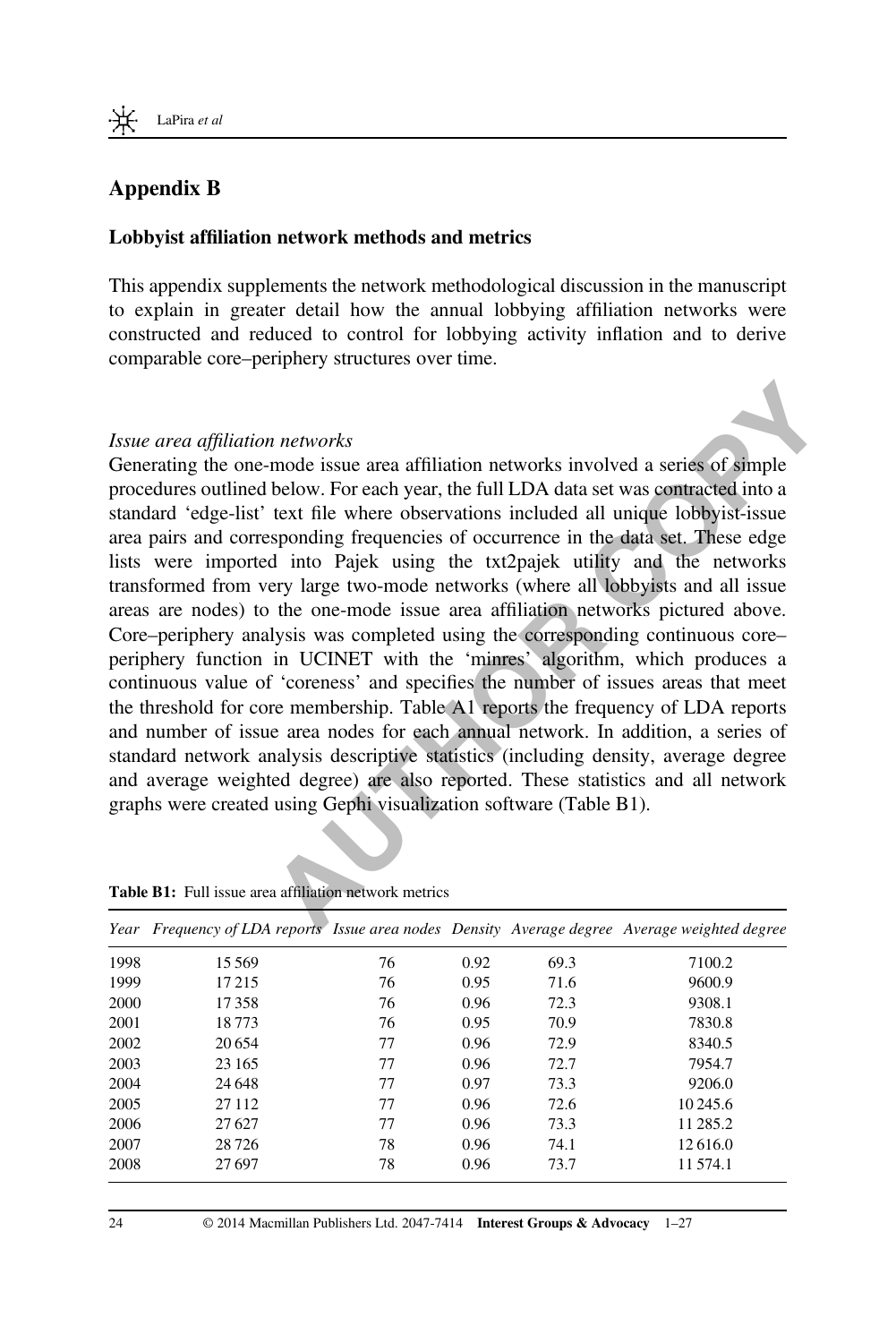|      |                          | Network reduction formula values   |                  | Reduced network metrics |                            |               |  |
|------|--------------------------|------------------------------------|------------------|-------------------------|----------------------------|---------------|--|
| Year | LDA report<br>multiplier | Average maximum<br>number of edges | Edge<br>cutpoint | Average<br>degree       | Average weighted<br>degree | Core<br>nodes |  |
| 1998 | 1.00                     | 439.0                              | 439              | 2.7                     | 1893.5                     | 9             |  |
| 1999 | 1.11                     | 578.5                              | 640              | 1.9                     | 1873.3                     |               |  |
| 2000 | 1.11                     | 548.8                              | 612              | 2.1                     | 1976.3                     | 9             |  |
| 2001 | 1.21                     | 479.5                              | 578              | 1.8                     | 1600.3                     | 10            |  |
| 2002 | 1.33                     | 477.6                              | 634              | 1.5                     | 1371.4                     | 9             |  |
| 2003 | 1.49                     | 488.4                              | 727              | 1.0                     | 1057.7                     | 7             |  |
| 2004 | 1.58                     | 540.3                              | 855              | 1.0                     | 1094.7                     |               |  |
| 2005 | 1.74                     | 604.3                              | 1052             | 0.8                     | 1105.4                     |               |  |
| 2006 | 1.77                     | 650.4                              | 1154             | 0.8                     | 1137.0                     | 7             |  |
| 2007 | 1.85                     | 700.5                              | 1292             | 0.7                     | 1214.6                     | 5             |  |
| 2008 | 1.78                     | 633.9                              | 1128             | 0.9                     | 1281.8                     | 8             |  |

<span id="page-24-0"></span>Table B2: Reducing the lobbying affiliation network

Reduction procedure and reduced issue area affiliation networks

1775 500<br>
477.6 504 1.5 1371.4 19<br>
488 4721 10 10627<br>
488 540.3 855 1.0 1067.7<br>
644 486 727 1.0 1062<br>
643 1105 0.8 11054<br>
77 66.64 1154 0.8 110754<br>
77 66.64 1154 0.8 110754<br>
77 66.64 1154 0.8 110754<br>
78 633.9 1128 0.9 1214 Table B2 reports the values we utilize to reduce the lobbying affiliations to adjust for over time increases in lobbying activity, as well as network metrics of these reduced networks for each year. The reduction procedure is as follows. First, we calculate an LDA report multiplier as the frequency of LDA reports filed in a given year divided by the frequency of LDA reports in 1998. Second, we calculate the average maximum number of edges as the mean number of ties that a given issue area has to its most frequently connected issue area pair. That is, for each year, each issue area has a maximum, mean and minimum number of connections to all other issue areas. Consider this hypothetical example: Accounting (ACC) may have a maximum 100 lobbyist-ties to Taxes (TAX), but a minimum of 0 ties to Immigration (IMM), whereas Federal Budget and Appropriations (BUD) may have a maximum 2500 ties to Taxes (TAX) and a minimum of 25 to Unemployment (UNM). Because minimum (and mean) values may be zero-inflated, we chose to use the maximum number of connections in order to reduce the networks for comparison. For each network year, we then calculated the mean of this value across issue areas.

Next, we simply multiplied the average maximum number of edges by the initial report multiplier. The resulting edge cutpoint is the threshold number of edges for each issue area below which edges were deleted to reduce the network. Thus, for the 1999 network, we eliminated ties between issue areas that had less than  $(17.215_{1999}$ LDA Reports<sup> $/15569$ </sup>1998 LDA Reports)\*(578.47<sub>avg. number of maximum edges) = 640 edges.</sub> Thus, for any issue area pair that had less than 640 lobbyists active in 1999, we eliminated those ties.

This process was repeated for each year, with annual cut-points listed in Table B2. The result is a series of 11 annual networks that are proportional to the overall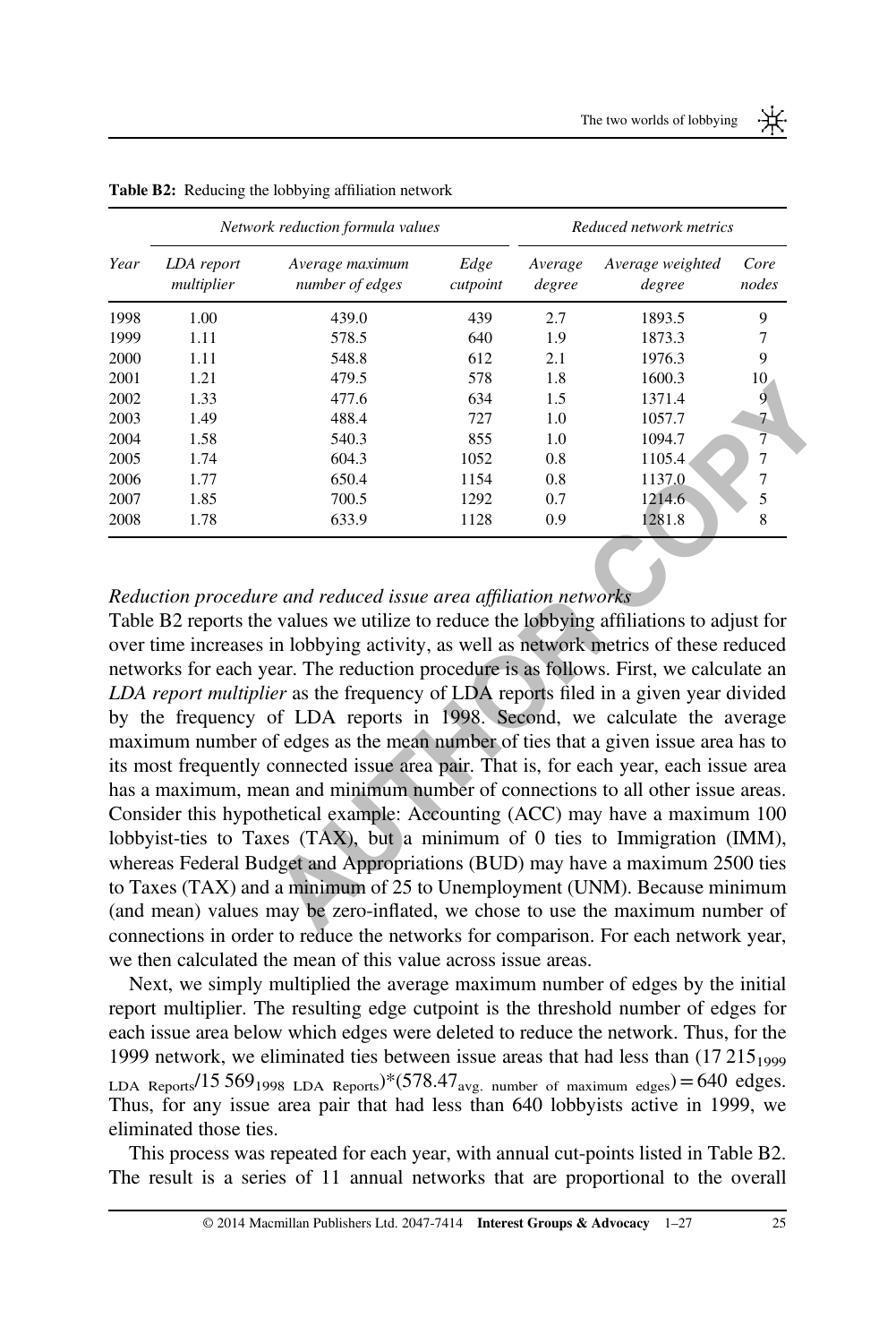amount of lobbying activity. Table B2 also reports the average degree, average weighted degree and the number of nodes empirically derived to be included in the core, for each reduced network ([Table B2](#page-24-0)).

# Appendix C

| Issue area                            | Code       | Government function | Network structure |
|---------------------------------------|------------|---------------------|-------------------|
| Constitution                          | CON        | Primary             | Periphery         |
| Defense                               | DEF        | Primary             | Core              |
| District of Columbia                  | DOC        | Primary             | Periphery         |
| Economics and Economic Development    | <b>ECN</b> | Primary             | Periphery         |
| Federal Budget and Appropriations     | <b>BUD</b> | Primary             | Core              |
| <b>Foreign Relations</b>              | <b>FOR</b> | Primary             | Periphery         |
| <b>Government Issues</b>              | GOV        | Primary             | Core              |
| <b>Homeland Security</b>              | HOM        | Primary             | Periphery         |
| Immigration                           | <b>IMM</b> | Primary             | Periphery         |
| <b>Indian/Native American Affairs</b> | IND        | Primary             | Periphery         |
| Intelligence                          | <b>INT</b> | Primary             | Periphery         |
| Law Enforcement and Crime             | LAW        | Primary             | Periphery         |
| Taxes                                 | <b>TAX</b> | Primary             | Core              |
| Trade                                 | <b>TRD</b> | Primary             | Core              |
| Accounting                            | <b>ACC</b> | Secondary           | Periphery         |
| Advertising                           | <b>ADV</b> | Secondary           | Periphery         |
| Aerospace                             | <b>AER</b> | Secondary           | Periphery         |
| Agriculture                           | <b>AGR</b> | Secondary           | Periphery         |
| Alcohol and Drug Abuse                | <b>ALC</b> | Secondary           | Periphery         |
| Animals                               | ANI        | Secondary           | Periphery         |
| Apparel, Clothing and Textiles        | <b>APP</b> | Secondary           | Periphery         |
| Arts and Entertainment                | ART        | Secondary           | Periphery         |
| Automotive Industry                   | AUT        | Secondary           | Periphery         |
| Aviation, Airlines and Airports       | <b>AVI</b> | Secondary           | Periphery         |
| Banking                               | BAN        | Secondary           | Periphery         |
| Bankruptcy                            | BNK        | Secondary           | Periphery         |
| <b>Beverage Industry</b>              | BEV        | Secondary           | Periphery         |
| Chemical Industry                     | <b>CHM</b> | Secondary           | Periphery         |
| Civil Rights and Civil Liberties      | <b>CIV</b> | Secondary           | Periphery         |
| Clean Air and Water                   | CAW        | Secondary           | Core              |
| Commodities                           | <b>CDT</b> | Secondary           | Periphery         |
| Computers and Information Technology  | <b>CPI</b> | Secondary           | Periphery         |
| <b>Consumer Product Safety</b>        | CSP        | Secondary           | Periphery         |
| Copyright, Patent and Trademark       | <b>CPT</b> | Secondary           | Periphery         |
| Disaster and Emergency Planning       | DIS        | Secondary           | Periphery         |
| Education                             | <b>EDU</b> | Secondary           | Core              |
| <b>Energy and Nuclear Power</b>       | <b>ENG</b> | Secondary           | Core              |

Table C1: Issue areas by government function and network structure

26 © 2014 Macmillan Publishers Ltd. 2047-7414 Interest Groups & Advocacy 1–27